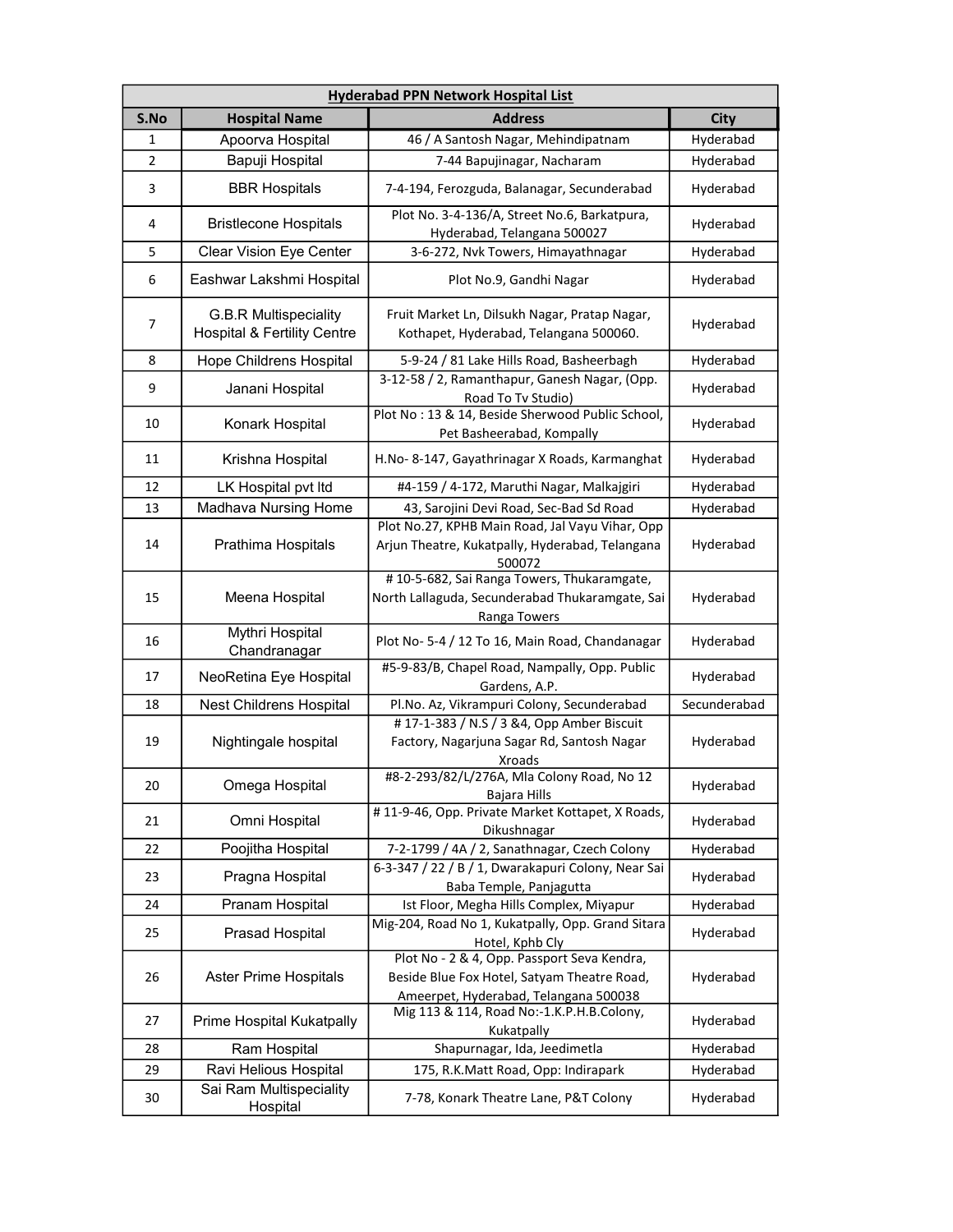| 31 | Satya Kidney Hospital                                               | 3-6-4, Street No 4, Himayath Nagar                                                           | Hyderabad    |
|----|---------------------------------------------------------------------|----------------------------------------------------------------------------------------------|--------------|
| 32 | Shreshta Orange Hospital                                            | 3-8-264/1,02 264/2 Sy No 58.58/A, Chandrapuri<br>Colony, Opp: Vijaya Laxmi Theater, R.R.Dist | Hyderabad    |
| 33 | Shreya Hospital                                                     | Plot No:286&289, Srinivasa Nagar Cly, Dr.A.S.Rao<br>Nagar, Ecil                              | Hyderabad    |
| 34 | Sigma Hospital - Jeedimetla                                         | #22-4/1, Apiic Colony, Ida Jeedimetla, Shapur                                                | Hyderabad    |
| 35 | Soorya Hospitals                                                    | 1-7-226, OPP. ROUND BUILDING, KAMALA NAGAR,<br><b>ECIL</b>                                   | Hyderabad    |
| 36 | Sri Srinivasa Hospital(Unit<br>of Marthala)                         | #17-1-380 / E / 28&32, C.E Colony, Saidabad<br>Santosh Nagar                                 | Hyderabad    |
| 37 | Srinivas Hospital                                                   | Plot No:- 256, Sainikpuri, Hasthanapuri Colony                                               | Secunderabad |
| 38 | Sunshine Hospital                                                   | #1-7-186-189, 201 To 205, Prenderghast Road,<br>Secunderabad                                 | secunderabad |
| 39 | SV Multispeciality Hospital                                         | H.No. 6-156, Slns Colony, Balapur X Roads, Hyd Rr<br>Dist                                    | Hyderabad    |
| 40 | Swarup Eye Centre                                                   | #5-9-163, Chapel Road, Near Staneley College,<br>Abids, HYDERABAD-500001                     | Hyderabad    |
| 41 | Tanvi Eye Center                                                    | Plot No-23&24, Sanjeev Housing Cly, East<br>Marredpally, Secunderabad East                   | Hyderabad    |
| 42 | The Deccan Hospitals (A<br>Unit of Park Health Systems<br>Pvt Ltd). | Do No: 6-3-903/A & B, Somajiguda. Opp Yashoda<br>Cancer Institute                            | Hyderabad    |
| 43 | <b>Unity Centre for</b><br>Orthopaedic & Trauma                     | 3-5-170 / Gs, Narayanguda                                                                    | Hyderabad    |
| 44 | Vijaya Hospital                                                     | Plot No 128, New Gayathri Nagar, Karmanghat                                                  | Hyderabad    |
| 45 | Vitae medical centre (A unit<br>of Pacific Hospital)                | Jubilee Hills Road No- 36, Plot No 237                                                       | Hyderabad    |
| 46 | Yashoda Hospitals-<br>Malakpet                                      | Nalgonda X Rd, Malakpet                                                                      | Hyderabad    |
| 47 | Yashoda Hospitals-<br>Secunderabad                                  | Sp Road, Beside Hari Hara Kalabhavan                                                         | Secunderabad |
| 48 | Yashoda Hospitals-<br>Somajiguda                                    | Raj Bhavan Road, Somajiguda                                                                  | Hyderabad    |
| 49 | Aditya Hospital                                                     | #4-1-16, Boggaulakunta, Tilak Road, Abids,                                                   | Hyderabad    |
| 50 | <b>SVK Hospital</b>                                                 | Plot #78, Opp. Ranga Theatre, Shapurnagar,<br>Jeedimetla,                                    | Hyderabad    |
| 51 | Usha mallupudi Cardiac<br>Hospital                                  | Gajularamaram Jeedimetla Quthbullapur<br>Municipality                                        | Hyderabad    |
| 52 | Olive Hospital                                                      | #12-2-718/3 To 5, Nanalnagar X Roads,<br>Mehdipatnam                                         | Hyderabad    |
| 53 | Premier Hospital                                                    | #12-2-718, Nanal Nagar X Roads, Mehdipatnam,                                                 | Hyderabad    |
| 54 | Sree Nethraya eye hospital                                          | #11-9-1, Vimal Complex, Kothapet,                                                            | Hyderabad    |
| 55 | Care Hospital - Banjara Hills                                       | Road No 1, Banjara Hills                                                                     | Hyderabad    |
| 56 | Care Hospital -<br>Musheerabad (gurunanak<br>care)                  | Opp Raja Deluxe, Bakaram, Musheerabad                                                        | Hyderabad    |
| 57 | Care Hospital - Nampally                                            | 5-4-199, Exhibition Road, Nampally                                                           | Hyderabad    |
| 58 | Nirmala<br>maternity, orthopaedic and<br>general hospital           | #2/3Rt, Opp Post Office, Vijayanagar Colony                                                  | Hyderabad    |
| 59 | Seha Hospital                                                       | Lakdikapul                                                                                   | Hyderabad    |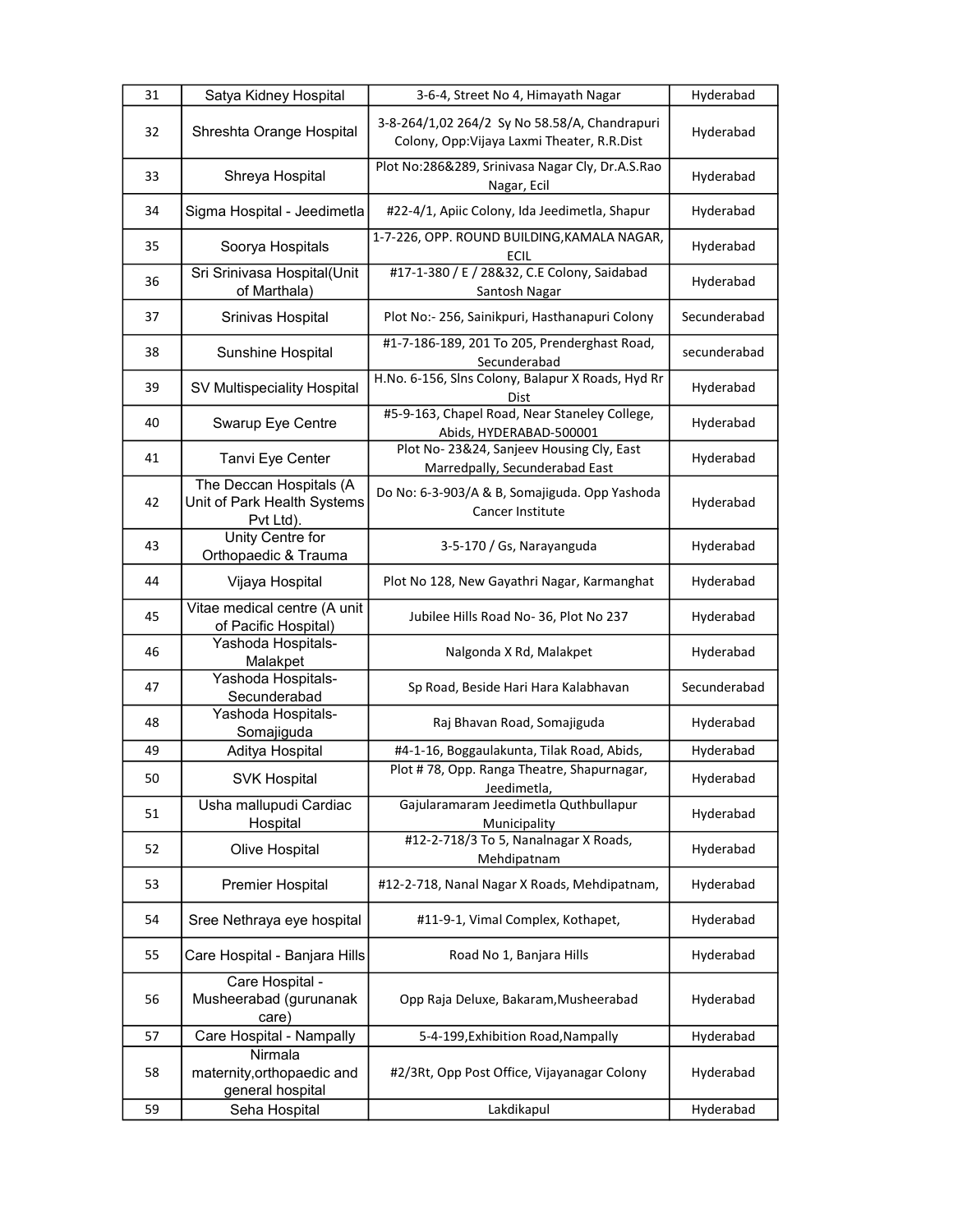| 60 | Sowmya Hospital                                              | #1-9-49/B/1, Ram Nagar, Musheerabad                                                                                        | Hyderabad    |
|----|--------------------------------------------------------------|----------------------------------------------------------------------------------------------------------------------------|--------------|
| 61 | Majestic Hospital                                            | #9-2-504&504/B Lungerhouse,                                                                                                | Hyderabad    |
| 62 | <b>RR Hospital</b>                                           | C4, C5, ganga Enclave, Opp. Excellency garden,<br>Pet basheerbagh, Medchar Road,                                           | Hyderabad    |
| 63 | Asha Hospital                                                | #19-66/11, Prashanth nagar, Kapra Phase-2                                                                                  | Hyderabad    |
| 64 | <b>BSR ENT Nursing Home</b>                                  | #1-2-17 / 23, S.D Raod Karan Center                                                                                        | Secunderabad |
| 65 | Care Hospitals-<br>secunderabad                              | Near Clock Tower, Market Street, Secunderabad                                                                              | Hyderabad    |
| 66 | Dr. Akbars Eye Hospital<br>Phaco& Laser Centre               | #12-2-831/87, saisuchi towers, Mehdipatnam                                                                                 | Hyderabad    |
| 67 | Femina Women's Hospital                                      | 8-2-686/B/ Opp to triumph motorcycles, 611, Rd<br>Number 12, NBT Nagar, Banjara Hills, Hyderabad,<br>Telangana 500034      | Hyderabad    |
| 68 | Global Eye & Laser Hospital<br>Pvt Ltd                       | Plot no:197, Road no:1, KPHB Colony, Kukatpallty                                                                           | Hyderabad    |
| 69 | Krishna Institute Of Medical<br>Sciences Ltd.                | #1-8-31 / 1, Minister Road, Secunderabad                                                                                   | Secunderabad |
| 70 | Nova Ent Hospital                                            | 6-3-652, 1st floor, Kautilya Block, Adj to<br>Medinova, Somajiguda                                                         | Hyderabad    |
| 71 | Remedy Hospital -<br>Kukatpally                              | Road No-4, KPHB Colony, Kukatpally                                                                                         | Hyderabad    |
| 72 | S.S Multispeciality Hospital                                 | #7-4-25/S/N, Beside IOC Petrol Pump, Sagar Road,<br>Omkar Nagar, R.R, dist                                                 | Hyderabad    |
| 73 | Sankhya Hospitals                                            | Opp SBT Bank, Plot no C-15, KPHB Rd no-1                                                                                   | Hyderabad    |
| 74 | <b>Sunrise Super Speciality</b><br><b>Childrens Hospital</b> | #3-5-1105, Opp IPM Blood Bank, Beside Bata<br>Show Room, Narayanaguda                                                      | Hyderabad    |
| 75 | <b>Tirumala Multispeciality</b><br>Hospital                  | Plot no 47, Beside RTA office, Omkar nagar sagar<br>road                                                                   | Hyderabad    |
| 76 | Xenia hospital                                               | Plot no -43, EC Extension, ECIL X Roads                                                                                    | Hyderabad    |
| 77 | Harsha Hospitals                                             | 1-76 / 1 / B/4, Ganga Enclave, Medchal road,<br>Petbasheerabad, Quthbullapur MDI, RR dist.                                 | Hyderabad    |
| 78 | Mahalakshmi Nursing Home                                     | #3-2-320, S.S.Street, Behind Manju Theatre, Near<br>Pochamma Temple                                                        | Secunderabad |
| 79 | Challa Eye Care Center                                       | Road No: 2, Banjara Hills Lane Beside Harley<br>Davidson Showroom, Sagar Soceity Main Road,<br>Hyderabad, Telangana 500034 | Hyderabad    |
| 80 | Matrika Hospital (Matrika<br>Dr. Kalpana's Hospital)         | 6-3-1100 / 2, T. Nagar, Somajiguda                                                                                         | Hyderabad    |
| 81 | Pushpagiri Vitreo Retina<br>Institute                        | Plot No-241, Umaplaza, Door No-10-2-342,<br>Roadno 9, West Marredpally                                                     | Hyderabad    |
| 82 | Sri Maha Laxmi Eye<br>Hospital                               | Plot 3, 5-5-148 / 1, Vanasthali Hills Cly,<br>Vansthalipuram                                                               | Hyderabad    |
| 83 | Apollo Hospital - Hyderguda                                  | Hyderguda                                                                                                                  | Hyderabad    |
| 84 | Apollo Hospitals - Jubliee<br><b>Hills</b>                   | <b>Jubliee Hills</b>                                                                                                       | Hyderabad    |
| 85 | <b>GLENEAGLES GLOBAL</b><br><b>HOSPITALS</b>                 | 6-1-1040/1 to 4, Lakdi-ka-pul, Hyderabad - 500<br>004, Telangana                                                           | Hyderabad    |
| 86 | Sree Srinivasa Ent Care<br>Research Institute                | # 6-3-663 / 7 / 5, Jaffer Ali Bagh, Somagiguda                                                                             | Hyderabad    |
| 87 | Ikon Hospital                                                | 16-11-741/C/1/15, Behind TMC, Adj to Reliance<br>fresh, Dilsuknagar.                                                       | Hyderabad    |
| 88 | Ravi Hospital                                                | LIG-564/565, Road No 3, Behind RS brotheri, KPH<br>Colony                                                                  | Hyderabad    |
| 89 | Apollo Hospital -<br>Secunderabad                            | Next to keys high school, St. John Road                                                                                    | Secunderabad |
| 90 | Lakshmi Maternity and<br>Nursing home                        | #3-6-191/1/182, Urdu hall lane, Hyderguda                                                                                  | Hyderabad    |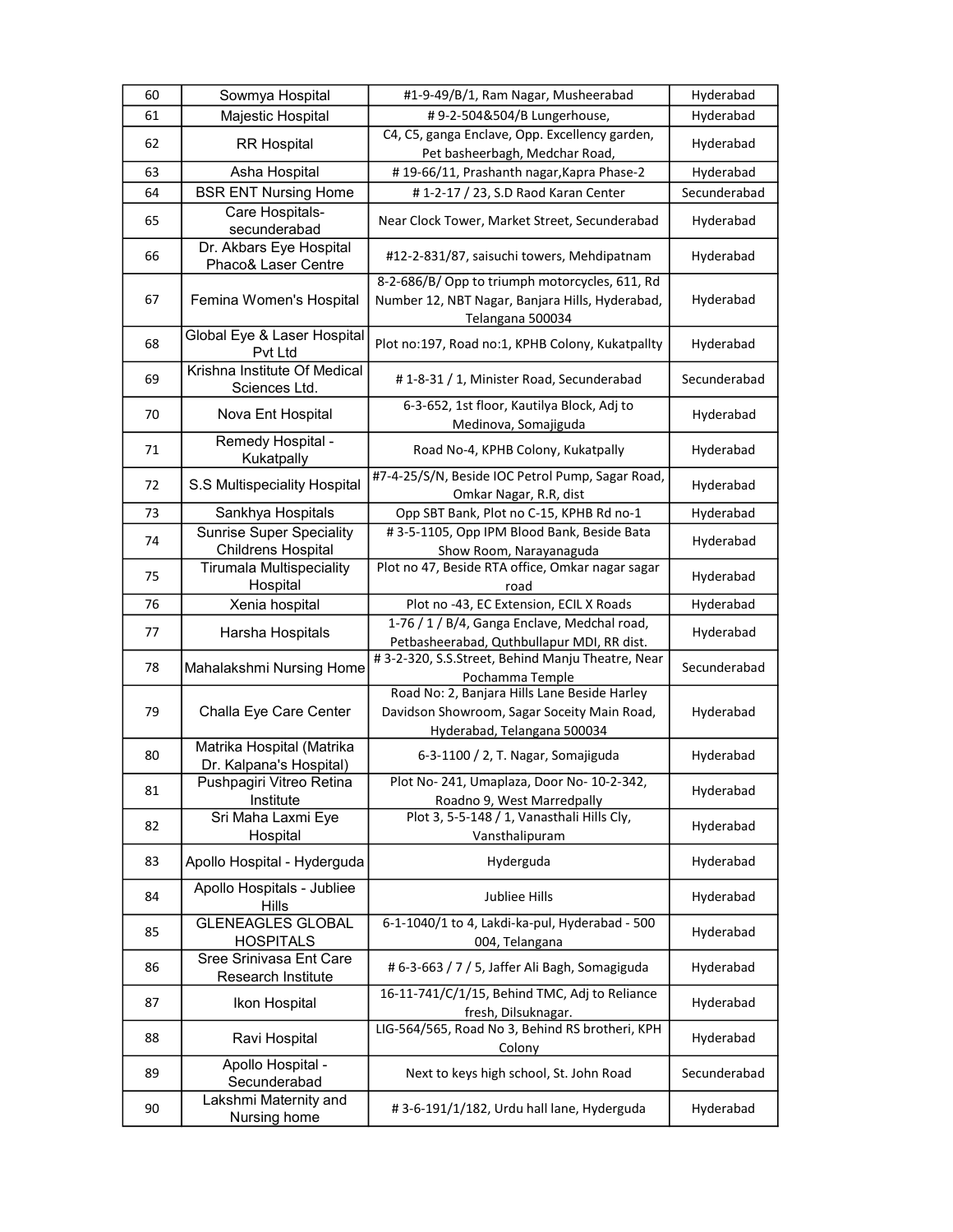| 91  | Little stars childrens hospital                   | #8-2-248/1/7/30&30A, Plot no:30, Nagarjuna hills,<br>Panjagutta                                                                  | Hyderabad |
|-----|---------------------------------------------------|----------------------------------------------------------------------------------------------------------------------------------|-----------|
| 92  | Maxivision Laser Center (p)<br>Ltd - Begumpet     | #1-11-252 / 1A To 1D, Alladin Mansion, Street No<br>3, Begumpet                                                                  | Hyderabad |
| 93  | Maxivision Laser Center (p)<br>Ltd - Somajiguda   | 6-3-903/A/1-1, Raj Bhavan road,<br>Somajiguda, Hyderabad                                                                         | Hyderabad |
| 94  | Neo BBC New Born<br><b>Childrens Hospital</b>     | #1-9-1088/1, second floor, S.K. Mall, Vidya nagar.                                                                               | Hyderabad |
| 95  | Matrix Hospital                                   | A Unit of Sadguruvijaya Hospitals Pvt. Ltd - Plot<br>No. 4, 5, 14 & 15 Pragathi Nagar, Ramanthapur<br>Main road, Hyderabad - 13. | Hyderabad |
| 96  | Dharani Hospital                                  | #12-2-417/46/8/G1, Hari Hara Teja Apts, shiv<br>bagh, Near gudimalkapur X roads, karwan.                                         | Hyderabad |
| 97  | Goodwill Kidney & Surgical<br>Centre              | #10-5-13 / 2 / A, Masab Tank, Opp Khaja<br>Mansion, Road No. 1, Banjara Hills,                                                   | Hyderabad |
| 98  | Lions Patny Hospital                              | Street no:4, Road no:7, New muncipal park, west<br>maredpally                                                                    | Hyderabad |
| 99  | Maxivision Laser Center (p)<br>Ltd - Dilsukhnagar | 16-11-741/D/66, Moosarambagh, Lane beside<br>TMC&Tipsy Topsy, Dilsukhnagar,                                                      | Hyderabad |
| 100 | Maxivision Laser Center (p)<br>Ltd - Kukatpally   | MIG-160, Road No:1, K.P.H.B Colony, Kukatpally                                                                                   | Hyderabad |
| 101 | Maxivision Laser Center (p)<br>Ltd - Madhapur     | D.no-1-111/24, Plot No:24, Survey No: 64, Hitech<br>City, Madhapur,                                                              | Hyderabad |
| 102 | Raja Hospital                                     | #204, Mythrinagar, Miyapur, Hyderabad                                                                                            | Hyderabad |
| 103 | Sai Sanjeevini Hospitals                          | Plot No:7, Narsimhapuri colony, Saroor nagar,<br>beside TNR port, kothapet                                                       | Hyderabad |
| 104 | <b>Trident Hospital</b>                           | Nh 7, Main Road, Madhura Nagar, Shamshabad, Rr<br>Dist,                                                                          | Hyderabad |
| 105 | <b>ADR Hospitals</b>                              | H.No. 4-112/1, Anand Bagh, Malkajgiri                                                                                            | Hyderabad |
| 106 | New Life Line Multi<br><b>Specialty Hospital</b>  | 1-1-2/1, sai priya colony, Beside old kapra<br>muncipal office, kapra ECIL post                                                  | Hyderabad |
| 107 | Raagini Childrens Hospitals                       | Opp.Adarsh Bank, Beside Sagar Hotel, Main Rd,<br>Shapur Nagar, Jeedimetla                                                        | Hyderabad |
| 108 | Ramdev Rao Memorial<br><b>General Hospital</b>    | 1-6, oppvivekananda nagar colony junction,<br>kukatpally                                                                         | Hyderabad |
| 109 | Kadimi Nursing Home                               | H.No: 6-94/6/c, chandanagar, Hyderabad                                                                                           | Hyderabad |
| 110 | Max Cure Hospitals                                | Sarovar Complex,, 5-9-22, Secretariat Rd,<br>Saifabad, Khairatabad, Secunderabad, Telangana<br>500063                            | Hyderabad |
| 111 | <b>Hyderabad Eye Centre</b>                       | #3-6-217/1, Street No:15, Near Vasavi Public<br>School, Himayathnagar                                                            | Hyderabad |
| 112 | Kamineni Hospital - King<br>Koti                  | D. No. 4-1-1227, King Koti Road, Abids                                                                                           | Hyderabad |
| 113 | Kamineni Hospital - LB<br>Nagar                   | Survey No. 68, L.B. Nagar, Ranga reddy                                                                                           | Hyderabad |
| 114 | Krishnaveni multi speciality<br>hospital          | 4-9-437/1/NR, RTC Colony, HayathNagar                                                                                            | Hyderabad |
| 115 | Sowmya Childrens Hospital                         | Lane no: 23, Behind Axis Bank, SR Nagar                                                                                          | Hyderabad |
| 116 | Prema Eyecare Centre                              | 205, Bhanu Enclave, A.s.Rao Nagar                                                                                                | Hyderabad |
| 117 | Vijay Marie Hospital                              | Siafabad Hyderabad                                                                                                               | Hyderabad |
| 118 | Saisiva Childrens Hospital<br>and Polyclinic      | Opp: sri venkateswara swamy temple, Chanda<br>Nagar                                                                              | Hyderabad |
| 119 | Spark Hospital                                    | Plot No: 2&3, Beside Axis Bank, peerzadiguda, Near<br>Uppal                                                                      | Hyderabad |
| 120 | Sriven Hospital                                   | HIG-9, 6 <sup>th</sup> Phase, KPHB Colony, Kukatpally.                                                                           | Hyderabad |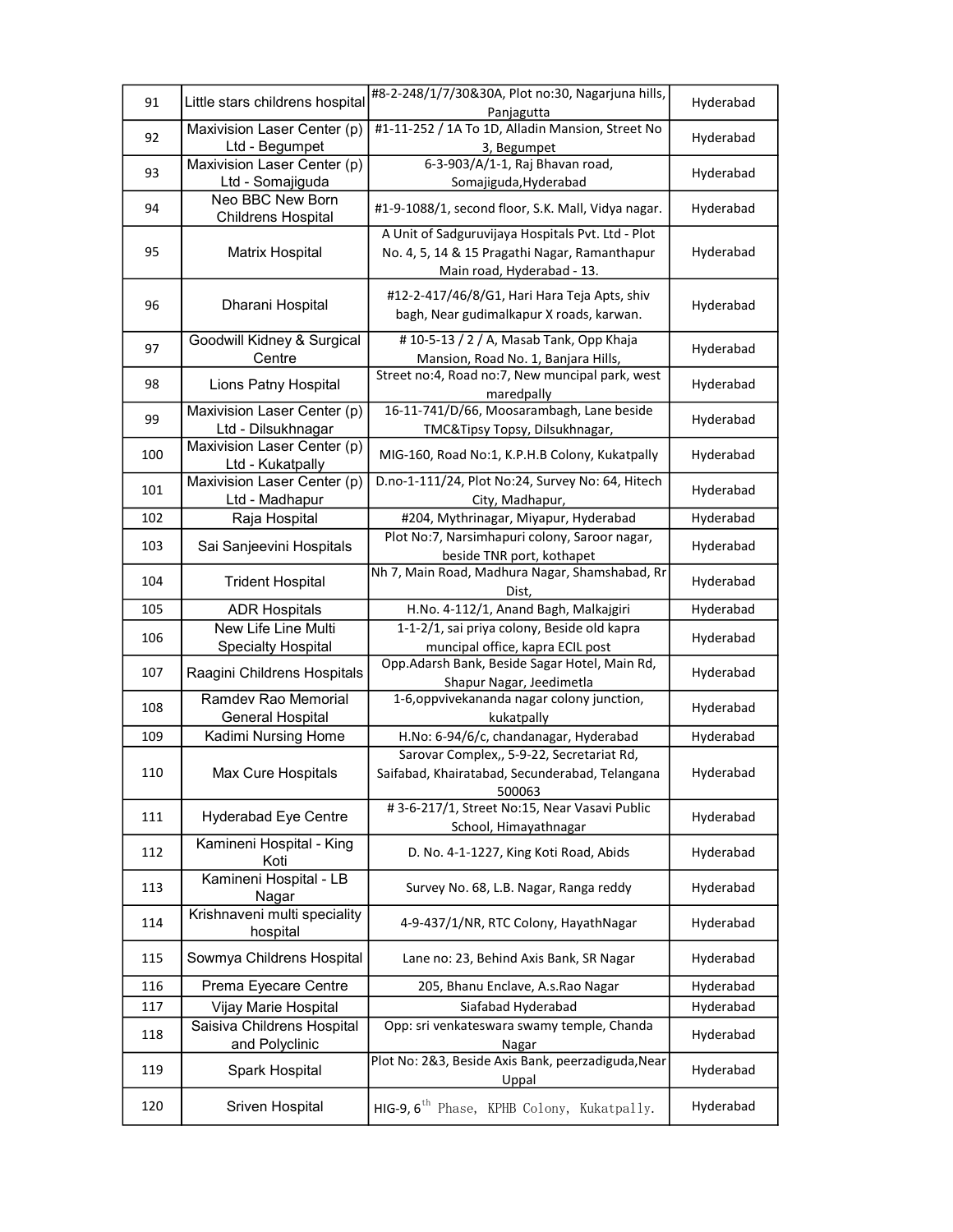| 121 | Sunrise Hospitals                                                                   | 4-9-321, Plot No: 4&7, Nh-9                                                              | Hyderabad    |
|-----|-------------------------------------------------------------------------------------|------------------------------------------------------------------------------------------|--------------|
| 122 | Vanaja Hospital                                                                     | Plot:7, H.no: 30-2065/39/7, Pragathi Nagar,<br>Malkajgiri, Dr. A.S.Rao Nagar             | Hyderabad    |
| 123 | <b>AWARE GLENEAGLES</b><br><b>GLOBAL HOSPITALS</b>                                  | 08-16-01, Sowbhagya nagar, Sagar road,<br>lingojiguda, saroor nagar, LB nagar hyderabad  | Hyderabad    |
| 124 | Icon Hospitals                                                                      | 540/1&2, JNTU - Hitech City Road, 6th Phase,<br>Kukatpally                               | Hyderabad    |
| 125 | Lions Club of Hyderabad<br>Sadhuram Eye Hospital                                    | 1-2-8, Gaganmahal Road, Domalguda                                                        | Hyderabad    |
| 126 | Sai Venkateshwara Hospital                                                          | 10-1-80/1/2, Near Karmanghat 'X' Roads, Sagar<br>Main Road, Karmanghat, Hyderabad-500079 | Hyderabad    |
| 127 | Drishti Eye Centre                                                                  | Plot No-114A, 8-3-1110 / 6 / 114A, Lane Opp Sbi,<br>Srinagar Cly Main Road               | Hyderabad    |
| 128 | Vasan Eye Care Hospital (A<br>Unit Of Vasan Health Care<br>Pvt Ltd) - Ameerpet      | No.8-3-903/A, Nagarjuna nagar colony,<br>Yellareddyguda Ameerpet                         | Hyderabad    |
| 129 | Vasan Eye Care Hospital (A<br>Unit Of Vasan Health Care<br>Pvt Ltd) - Begampet      | 1/10/-44/1, Begampet main road, Begampet                                                 | Hyderabad    |
| 130 | Vasan Eye Care Hospital (A<br>Unit Of Vasan Health Care<br>Pvt Ltd) - Dilsuknagar   | No.60/11, N.no741/10, Flat-G-1, Moosarambagh<br>Dilshiuk nagar                           | Hyderabad    |
| 131 | Vasan Eye Care Hospital (A<br>Unit Of Vasan Health Care<br>Pvt Ltd) - Himayathnagar | No3-6-611, Himyath nagar, Hyderabad Himayath<br>nagar                                    | Hyderabad    |
| 132 | Vasan Eye Care Hospital (A<br>Unit Of Vasan Health Care<br>Pvt Ltd) - Jubileehills  | No.8-2-293/82/a/1132/4 No.36, Jubilee Hills                                              | Hyderabad    |
| 133 | Vasan Eye Care Hospital (A<br>Unit Of Vasan Health Care<br>Pvt Ltd) - Kukatpally    | Plot, MIG-12, Dharma reddy colony Phase-I<br>Kukutpalli                                  | Hyderabad    |
| 134 | Sri Sai Ram Hospital                                                                | Langer House                                                                             | Hyderabad    |
| 135 | Swaroopa multi Speciality<br>Hospital                                               | 6-32/A, Nirmala Residency, vennelagadda,<br>qutbullapur road, suchitra                   | Hyderabad    |
| 136 | <b>ADRM Multispeciality</b><br>hospital                                             | 9-2, Plot no: 3, ramanthapur                                                             | Hyderabad    |
| 137 | Kakatiya Hospital                                                                   | 12-52, Road No:2, P&T colony, near uppal depot,<br>Medipally                             | Hyderabad    |
| 138 | Usha Mohan Hospital                                                                 | Hydergunda rajendernagar                                                                 | Hyderabad    |
| 139 | Liv Life Hospital                                                                   | Plot No 729, Road No 36, Jubliee Hills                                                   | Hyderabad    |
| 140 | Dr Agarwal's Eye Hospital<br>Dilsukhnagar                                           | Chaitanyapuri X Road, Dilshuk nagar Hyderabad                                            | Hyderabad    |
| 141 | Dr Agarwal's Eye Hospital<br>Kukatpally                                             | Vijay jai Tower, Kukatpally, Hyderabad                                                   | Hyderabad    |
| 142 | Dr Agarwal's Eye Hospital<br>Panjgutta                                              | Dalta Pride, Panjagutta Colony, Hyderabad                                                | Hyderabad    |
| 143 | Dr Agarwal's Eye Hospital<br>Secunderabad                                           | Mantri Sensation, RP Road, Secunderabad                                                  | Secunderabad |
| 144 | Balaji Hospital                                                                     | Plot No. 34,34A, NCL South, Opp, BYR Raju<br>Foundation, Petbasheerbagh                  | Secunderabad |
| 145 | Sri Sai Srinivasa Speciality<br>Hospital                                            | #3-5-1082 / A, Jaiswal Lane, Narayanguda                                                 | Hyderabad    |
| 146 | <b>INDO US Super Speciality</b><br>Hospital                                         | 7-1-57/B& C Shyam Karan Road Anand Bagh,<br>Ameerpet                                     | Hyderabad    |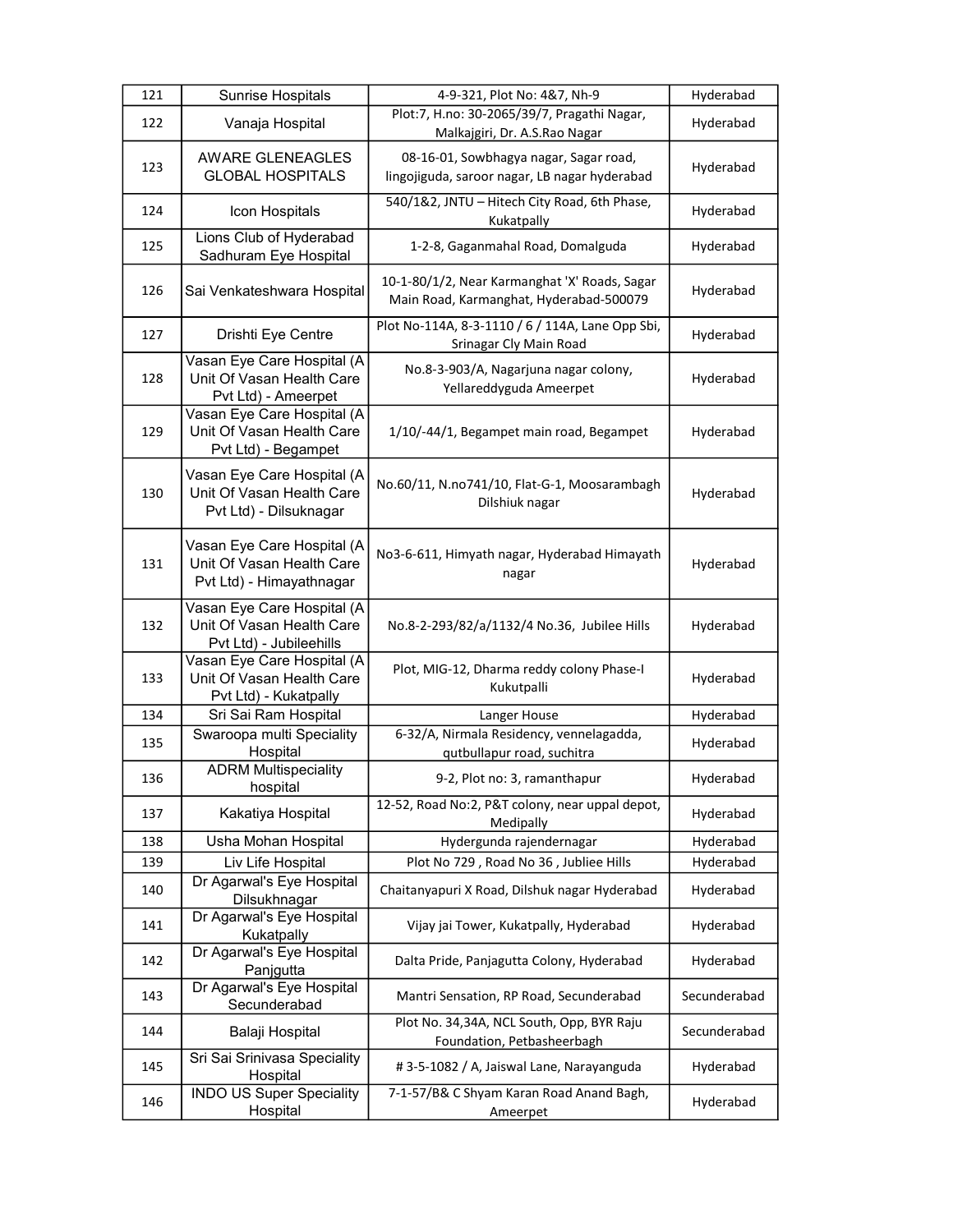| 147 | Durgabai Deshmkh Hospital<br>& Research Centre(AMS)                                             | Vidya Nagar                                                                                              | Hyderabad    |
|-----|-------------------------------------------------------------------------------------------------|----------------------------------------------------------------------------------------------------------|--------------|
| 148 | Continental hospital                                                                            | Plot no 3 road no, 2 it & financial district,<br>nanakramguda gachibowli                                 | Hyderabad    |
| 149 | Star hospital                                                                                   | #8-2-596 / 5, Rd No-10, Banjara Hills                                                                    | Hyderabad    |
| 150 | Srikara Hospitals                                                                               | 10-3-188, Opp. Railway reservation counter lane,<br>Beside hotel Ramakrishna, secunderabad               | Secunderabad |
| 151 | Aditya Hospital - Uppal                                                                         | Opp Bharat Petrol pump, Shanti Nagar Uppal                                                               | Hyderabad    |
| 152 | Centre For Sight - Banjara<br>hills                                                             | Ashoka Capital banjara Hills Road No.-2                                                                  | Hyderabad    |
| 153 | Asian Institute Of<br>Nephrology and Urology                                                    | 6-3-562/A, Erramanzil Colony                                                                             | Hyderabad    |
| 154 | Vasan eye care hospital (A<br>unit of Vasan Health Care<br>Pvt Ltd) - Mehdipatnam               | No.10-3-13, Samous Plaza Mehdipatnam                                                                     | Hyderabad    |
| 155 | Vasan eye care hospital (A<br>unit of Vasan Health Care<br>Pvt Ltd) - AS roa Nagar              | 1-1-256/7, Srinivas Nagar Colony, Kabra Circuit,<br>Keesaramandal, A.S. Rao Nagar(Opp Kotak Bank)        | Hyderabad    |
| 156 | Vasan eye care hospital (A<br>unit of Vasan Health Care<br>Pvt Ltd) - Santoshnagar,<br>Saidabad | 17-1-382/R/15 Sri Maanvitha Mansion, Apsrtc<br>Officers Colony, Sanothosh Nagar, Saidabad<br>Hyderbad    | Hyderabad    |
| 157 | Vasan eye care hospital (A<br>unit of Vasan Health Care<br>Pvt Ltd) - Secunderabad              | No.8-1-5/7, Janak Plaza, Opp Clock Tower, Sd<br>Road, Secunderabad                                       | Hyderabad    |
| 158 | Vasan Eye Care Hospital (A<br>Unit Of Vasan Health Care<br>Pvt Ltd) - ChandaNagar<br>rangareddy | Plot no 86 Chanda nagar serilingampally Ranga<br>reddy dist                                              | Hyderabad    |
| 159 | Pace Hospital                                                                                   | 1-11-254/11/A/3/1,2,3, MOTILAL NeHRU<br>NAGAR, SP ROAD, near Airport, BEGUMPET                           | Hyderabad    |
| 160 | <b>Hyderabad Nursing Home</b><br>Pvt. Ltd.                                                      | #5-9-29 / 40, Basheerbagh                                                                                | Hyderabad    |
| 161 | Saivani Superspeciality<br>Hospital (A unit of Vishwa<br>Health Institute Pvt. Ltd)             | #1-2-365 / 36 / 6&7, Ramakrishna Math Road,<br>Indira Park, Domalguda                                    | Hyderabad    |
| 162 | Mahavir Hospital &<br>Research Centre                                                           | 10-1-1, Bhagwan Mahavir Marg, A.C Guards,                                                                | Hyderabad    |
| 163 | Aravind Eye Hospital<br>Private Limited.                                                        | #12-2-824, Mehindipatnam, Santosh Nagar Cly                                                              | Hyderabad    |
| 164 | <b>Woodlands Hospitals</b>                                                                      | 3-4-852, Barkathpura                                                                                     | Hyderabad    |
| 165 | Citizen Hospital                                                                                | 1-100/1/cch, Nallagandha Village, Serilingampally,                                                       | Hyderabad    |
| 166 | Max Cure Hospitals                                                                              | Behind Cyber Towers, In the Lane of IBIS Hotel,<br>Hitech City, Madhapur, Hyderabad, Telangana<br>500081 | Hyderabad    |
| 167 | Basavatarakam Indo<br>American Cancer Hospital<br>and Research Institute                        | #Road No 14, Banjara Hills, Hyderabad                                                                    | Hyderabad    |
| 168 | Ozone Hospital                                                                                  | Besides Khila Maisamma Temple, Kothapet,<br>Hyderabad, Telangana                                         | Hyderabad    |
| 169 | Srikara Hospitals Ortho and<br>Multi speciality                                                 | 222 & 223 Myhri Nagar, Phase II Madinaguda,<br>Miyapur Hyderabad                                         | Hyderabad    |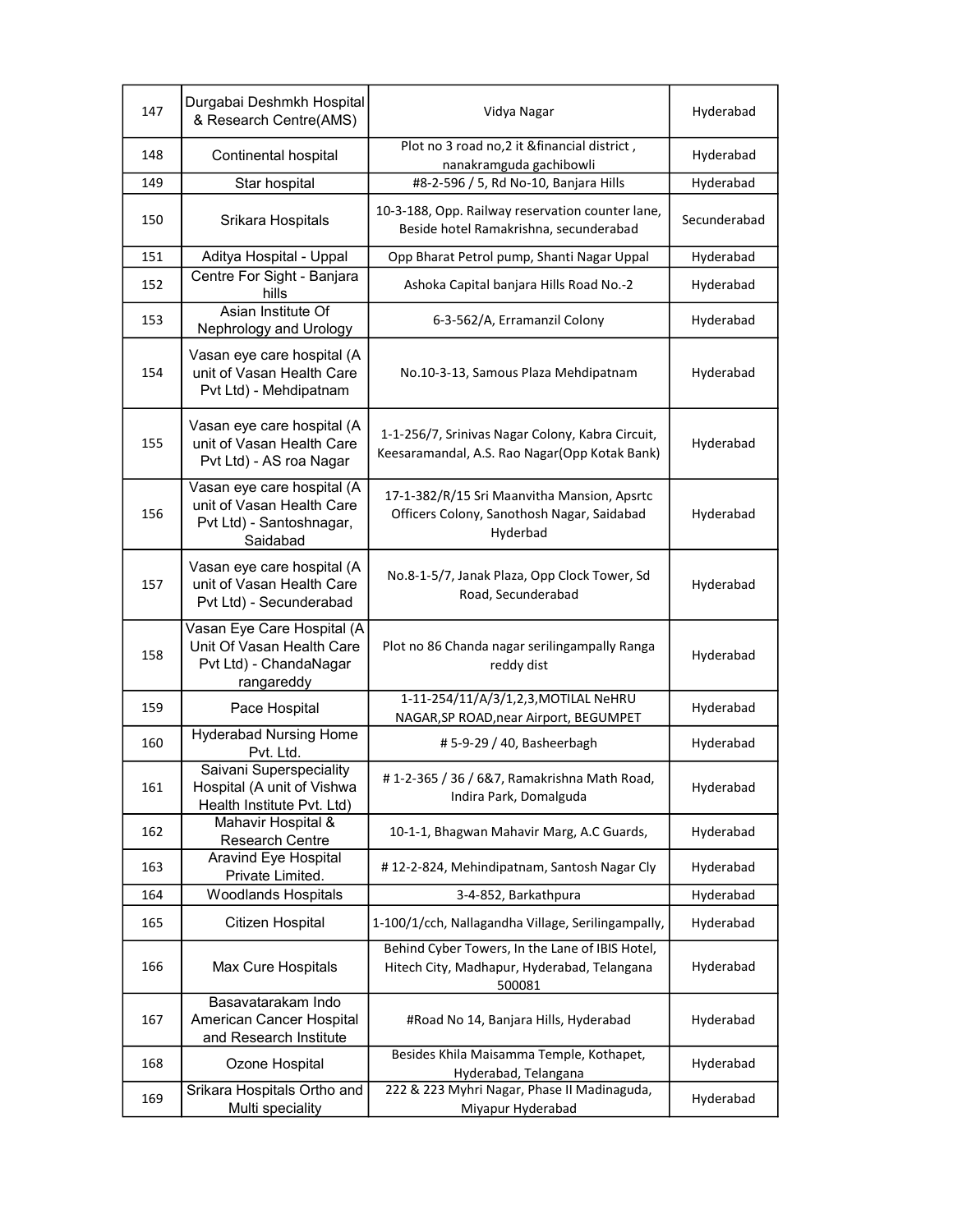| 170 | Apollo Cradle                                               | Dharani Devi Building, Plot No. 565, Road No. 92,<br>Jubilee Hills Hyderabad, Telangana                                          | Hyderabad    |
|-----|-------------------------------------------------------------|----------------------------------------------------------------------------------------------------------------------------------|--------------|
| 171 | Win Vision                                                  | D.No 2-34/2, G.V Classic, Plot No 1 & 6, Survey No<br>02, Kothaguda 'X' Road, Kondapur,<br>Serilingampally, Hyderabad, Telangana | Hyderabad    |
| 172 | Apollo Speciality Hospital,                                 | D.No 2-34/2, G.V Classic, Plot No 1 & 6, Survey No<br>02, Kothaguda 'X' Road, Kondapur,<br>Serilingampally, Hyderabad, Telangana | Hyderabad    |
| 173 | Care Hospitals Hitech<br><b>Branch</b>                      | Old Mumbai Highway Road, Hear Cyberabad<br>commissioner Office, Hitech city, Hyderabad                                           | Hyderabad    |
| 174 | Malla Reddy Narayana<br><b>Multispeciality Hospitals</b>    | #1-1-216, Survey No.14, Suraram 'X' Roads,<br>Jeedimetla                                                                         | Hyderabad    |
| 175 | Navodaya Hospital For<br>Women And Children                 | PARADISE CIRCLE, PG ROAD, SECUNDERABAD                                                                                           | Secunderabad |
| 176 | Shalini Hospital                                            | #3-4-140, Barkathpura Chaman. Hyderabad,<br>Telangana                                                                            | Hyderabad    |
| 177 | Neo Vision Eye Care                                         | 7-102 / 7, Habsiguda, Ist Floor, Sai Enclave                                                                                     | Hyderabad    |
| 178 | Rainbow Childrens Hospital                                  | PLOT NO:403, ROAD NO:2, BANJARA HILS,<br><b>HYDERABAD</b>                                                                        | Hyderabad    |
| 179 | Rainbow Hospital                                            | plot No.32&33, Survay no12 Kondapur                                                                                              | Hyderabad    |
| 180 | Rainbow Childrens Hospital                                  | Plot No - C 17, Vikrampuri Cly                                                                                                   | Secunderabad |
| 181 | <b>RAINBOW CHILDRENS</b><br><b>MEDICARE PVT LTD</b>         | 1-2-20, SURVEY NO:141, HYDERNAGAR,<br>KUKATPALLY, OPPOSITE CHERMAS                                                               | Hyderabad    |
| 182 | Sri Aurobindo Nethralaya                                    | Plot No-Hig-210, Phase I & Ii, Maharastra Bank<br>Circle, Kphb Cly, Kukatpally                                                   | Hyderabad    |
| 183 | Dr. Hari Kishan Eye Care                                    | # Shop No.3-4-512/80, Barkatpura Main Road,<br>NearNarayanguda fly over, Hyderabad, Telangana                                    | Hyderabad    |
| 184 | Dr. Rao's ENT Super<br>Speciality International<br>Hospital | # Plot no 29, Road No 4, KPHB 3rd phase,<br>Hyderabad, Telangana                                                                 | Hyderabad    |
| 185 | Siddharth Eye Centre                                        | #3-5-782/H/21, opp.king kothi govt.hospital,<br>Hyderabad, Telangana                                                             | Hyderabad    |
| 186 | Eye Care Hospital                                           | # 6-8-932/A, Safa Plaza, Malakpet, Hyderabad,<br>Telangana                                                                       | Hyderabad    |
| 187 | Netra Eye Hospital                                          | # Sudharshan Reddy , Nagar Chintal, Hyderabad                                                                                    | Hyderabad    |
| 188 | Rama Eye Hospital                                           | #5-8-/105/A, Behind Kamath Hotel, Nampally<br>Station Road, Nampally, Hyderabad                                                  | Hyderabad    |
| 189 | Sujatha Eye Hospital                                        | # Door No 12-10-590/54/A/1, Warasiguda,<br>Hyderabad -                                                                           | Hyderabad    |
| 190 | Saijyothi Eye Institute                                     | Plot no. 185, road no.1, West Marredppally,<br>Secunderabad-, mobile: 9394703586                                                 | Secunderabad |
| 191 | Virinchi Hospitals                                          | 6-3-2, 6-3-3, 6-3-3/1 Road, 1&12 Junction, Virinchi<br>Cercle, Banjara Hills                                                     | Hyderabad    |
| 192 | Dr. Rajashekar Reddy<br>Laparoscopy Hospital                | Plot No.01, Chitra Layout L B Nagar Hyderabad                                                                                    | Hyderabad    |
| 193 | <b>Russh Super Speciality</b><br>Hospital,                  | Alwal Rd, Ramraj Nagar, Ramraju Nagar,<br>Jeedimetla, Secunderabad, Telangana                                                    | Secunderabad |
| 194 | Anupama Hospital                                            | Eenadu Colony, VV Nagar colony, Main Raod,<br>Kukatpally - Hyderabad                                                             | Hyderabad    |
| 195 | Paramitha Children's<br>Hospital                            | Chitanyapuri Xroads, Dilshuknagar                                                                                                | Hyderabad    |
| 196 | <b>Tulasi Hospitals</b>                                     | A-12, Electronic Complex, Beside SBH, Kushaiguda,<br>ECIL, X Roads, Ranga Reddy, Hyderabad                                       | Hyderabad    |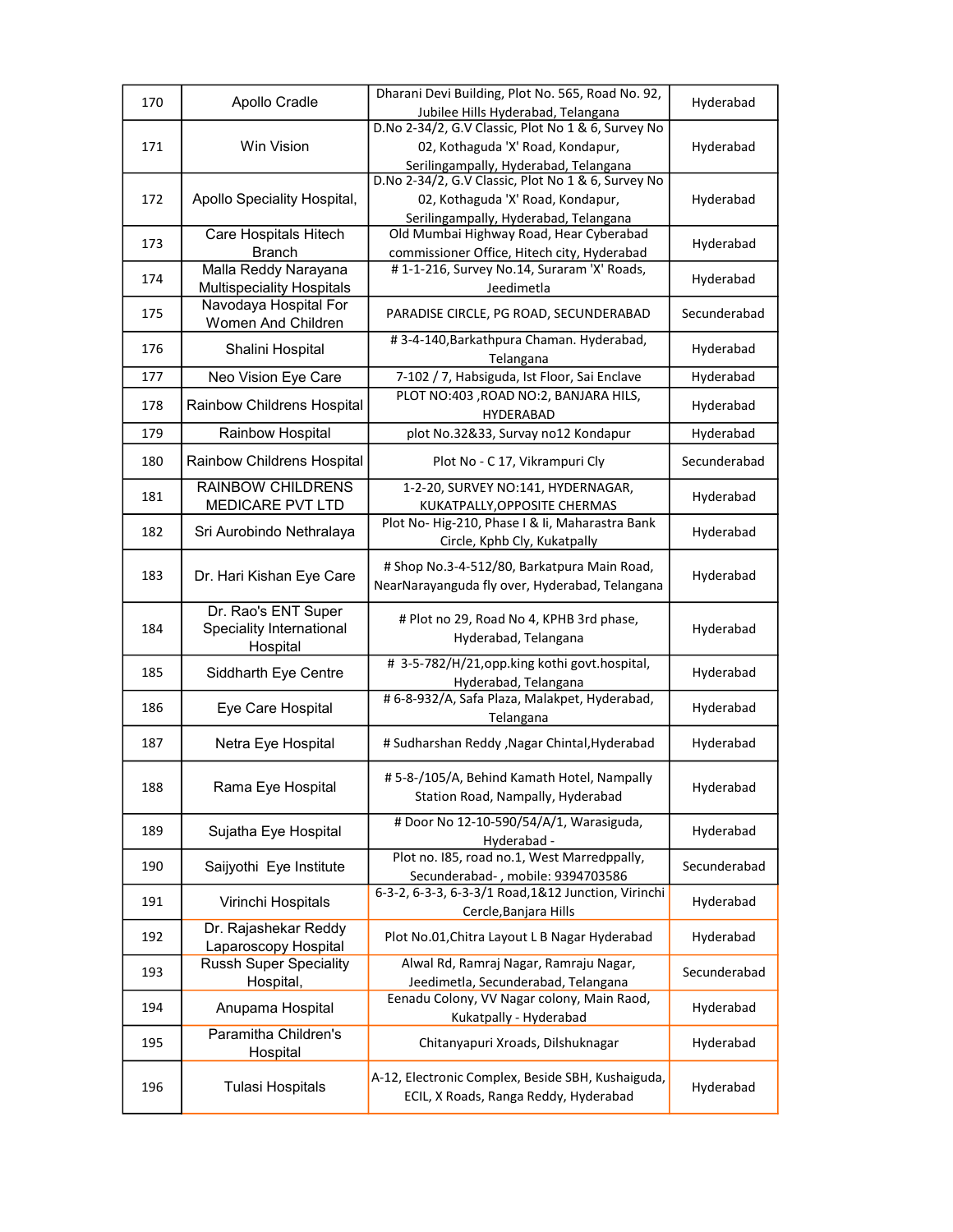| 197 | <b>CENTURY SUPER</b><br><b>SPECIALITY HOSPITAL</b>                  | Road No 12, Banjara Hills, Beside Elbit Diagnostics                                                                                               | Hyderabad    |
|-----|---------------------------------------------------------------------|---------------------------------------------------------------------------------------------------------------------------------------------------|--------------|
| 198 | Oakridge Hospitals                                                  | 1-90/2/A, Hitech City Road, Sri Sai Nagar,,<br>Madhapur, Hyderabad, Telangana                                                                     | Hyderabad    |
| 199 | Sai Nursing Home                                                    | Beside Saidabad Bus Stop Main Road, Luxury<br>Apartment, Saidabad Main Rd, Saidabad,<br>Hyderabad, Telangana 500059                               | Hyderabad    |
| 200 | Supraja Hospitals                                                   | Nagole "X" Roads, Nagole, Hyderabad - 500 068.                                                                                                    | Hyderabad    |
| 201 | Spark Eye Care Hospital                                             | 16-2-705/9/12/A-F, opp Reliance Trends, New<br>Malakpet Ganj, Hyderabad, 500036                                                                   | Hyderabad    |
| 202 | SVS Institute of<br>Neurosciences                                   | Old manjeera hotel, Chappal Bazar, Kachiguda,<br>Hyderabad, Telangana 500027                                                                      | Hyderabad    |
| 203 | Mayflower Hospital For<br>Women and Children                        | 1-19-80/42, P-42, Dr A S Rao Nagar Rd, Sainikpuri,<br>Secunderabad, Telangana 500062                                                              | Secunderabad |
| 204 | <b>Prasad Hospitals</b>                                             | Mallapur Rd, Baba Nagar, Nacharam,<br>Secunderabad, Telangana 500076                                                                              | Secunderabad |
| 205 | Dr.Kiran's Eye Hospitals<br>Pvt. Ltd                                | 88, Rd Number 1, MIG 1, KP H B Phase 1,<br>Kukatpally, Hyderabad, Telangana 500072                                                                | Hyderabad    |
| 206 | <b>Medisys Hospitals</b>                                            | plot no 1 to 5, chinthalakunta check post l.b.nagar<br>hyderabad                                                                                  | Hyderabad    |
| 207 | Asian Institute Of<br>Gastroenterology,                             | H.No.6-3-661, Somajiguda                                                                                                                          | Hyderabad    |
| 208 | <b>CYGNUS INSTITUTE OF</b><br>OF<br><b>GASTROENTEROLOGY</b>         | #34 & 35 Sardar Patel Nagar Nizampet X Road                                                                                                       | Hyderabad    |
| 209 | Ratna Maternity & Nursing<br>Home                                   | 17-1-388/C/19, Santosh Nagar X Roads, Vinay<br>Nagar Colony, Hyderabad, Telangana 500059                                                          | Hyderabad    |
| 210 | Aruna Hospital                                                      | Plot No. 69 & 70, Road No. 4, Chandrapuri Colony,<br>Opposite Vijay Laxmi, Theatre, LB Nagar,<br>Hyderabad, Telangana                             | Hyderabad    |
| 211 | Neelima Hospital                                                    | H:- 7-2-1735/A Opp: Voltas company Pvt Ltd,<br>Sanathanagar, Hyderabad, Telangana                                                                 | Hyderabad    |
| 212 | <b>BLOOM HOSPITAL (A</b><br>UNIT OF JANAPAREDDY<br><b>HOSPITAL)</b> | 6A, 7A, Petbasheerabad, Kompally, NH7, Near DPS,<br>Opp St Anns,                                                                                  | Hyderabad    |
| 213 | Abhaya BBC childrens<br>Hospital                                    | #2-1-569, Vidyanagar, Hindi Mahavidlaya<br>Complex                                                                                                | Hyderabad    |
| 214 | ARCHANA HOSPITAL PVT<br><b>LTD</b>                                  | Plot No Sy 99/A, Madinaguda, Beside Laxmi<br>Hyundai Showroom, Ranga Reddy                                                                        | Hyderabad    |
| 215 | Udai Omni Hospital                                                  | No. 5-9-94, Chapel Road, Opp Red Rose Function<br>Hall, Hyderabad, Telangana                                                                      | Hyderabad    |
| 216 | OMNI HOSPITALS -<br><b>KUKATPALLY</b>                               | PLOT NO:20,21,22A,22B,22C,23 AND 24, BALAJI<br>NAGAR, KUKATPALLY, HYDERABAD                                                                       | Hyderabad    |
| 217 | <b>Medivision Eye And</b><br><b>Healthcare Centre</b>               | 10-3-304/F/1 To 4 Indira Sadan, Near Pmdc,<br>Masab Tank, Humayan Nagar                                                                           | Hyderabad    |
| 218 | Susheela Hospital                                                   | E Seva Rd, Ramanthapur, Gaddi annaram,<br>Hyderabad, Telangana                                                                                    | Hyderabad    |
| 219 | <b>Apex Hospitals</b>                                               | Plot No. 50, 51, Uppal Depot, Warangal Highway,<br>Medipally, Hyderabad, Telangana                                                                | Hyderabad    |
| 220 | Kosaraju Hospitals Private<br>Limited                               | 9-1-43/23, Bapunagar X Road, Prashanth Nagar,<br>Langar Houz, Hyderabad, Telangana                                                                | Hyderabad    |
| 221 | Sai Siddhartha Chest and<br>Diabetes Centre                         | Behind MJS Gardens, Shapurnagar, Landmark:<br>Near Raitu Bazar & Opposite Hanuman Temple<br>and Bharath Petroleum Center, Jeedimetla<br>Hyderabad | Hyderabad    |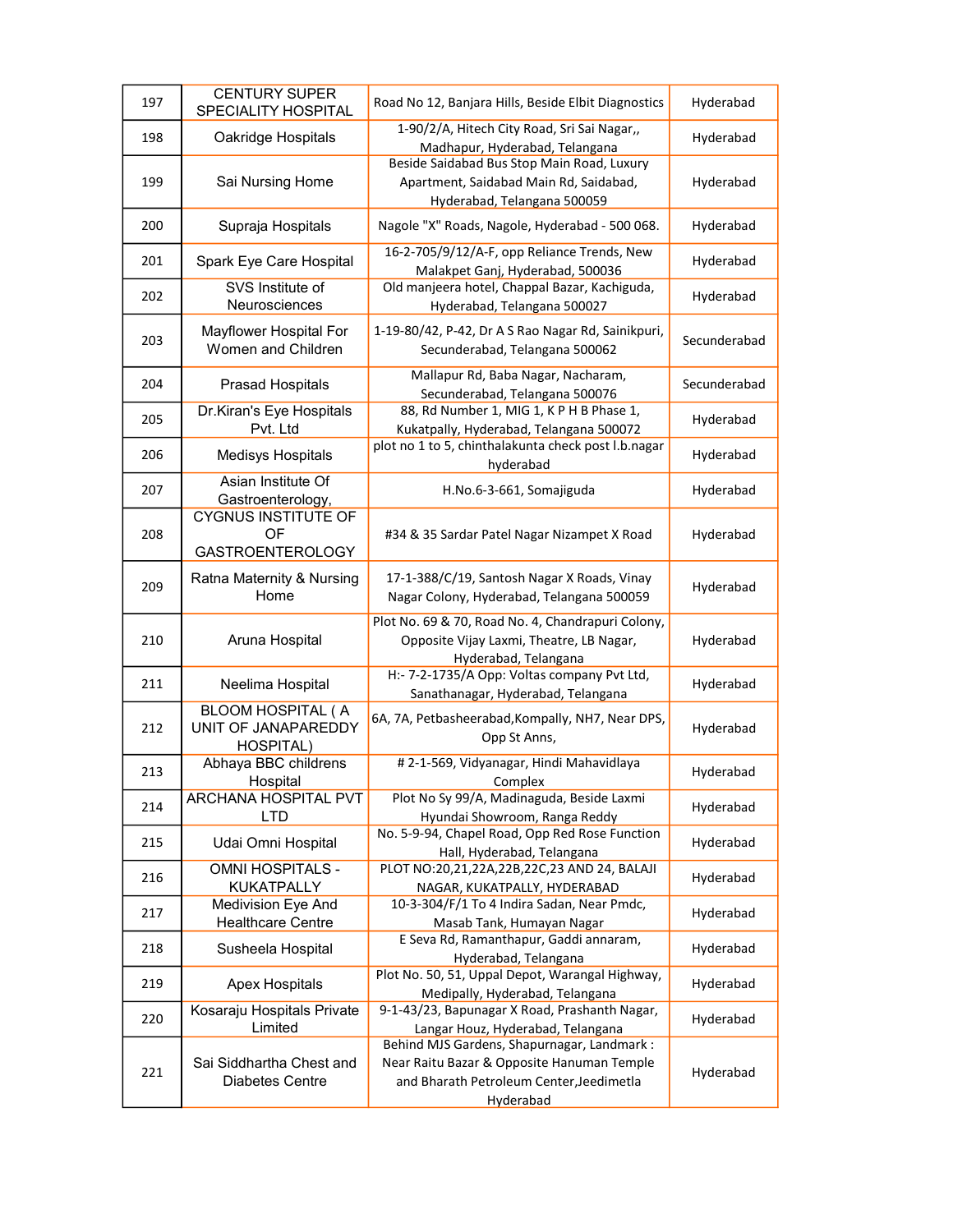| 222 | <b>JUBILEE HOSPITAL (</b><br>SHREE BALAJI MULTI<br>SPECIALITY CARE PVT<br>LTD) | Opp Rythu Bazaar, Alwal, Secunderabad,<br>Telangana                                                                                              | Secunderabad |
|-----|--------------------------------------------------------------------------------|--------------------------------------------------------------------------------------------------------------------------------------------------|--------------|
| 223 | <b>KIMS Hospital Enterprises</b><br><b>Private Limited</b>                     | 1-112/86, Survey No: 55/Ee, Kondapur,<br>Serilingampally Mandal                                                                                  | Hyderabad    |
| 224 | <b>Rainbow Childrens Hospital</b>                                              | Plot No 73/C & 73/D, Survey No #52, Saraswathi<br>Nagar Colony, Mansoorabad, Village, 500074, LB<br>Nagar, Hyderabad, Telangana                  | Hyderabad,   |
| 225 | Leela Hospital                                                                 | Rd Number 2, Madhavi Estate, Moti Nagar,<br>Erragadda, Hyderabad, Telangana                                                                      | Hyderabad    |
| 226 | MaxCure Suyosha                                                                | Behind cyber Towers, Lane Next to McDonalds,<br>Backside to Bahar Cafe,, Hitech-city, Madhapur,<br>Hyderabad, Telangana 500081                   | Hyderabad    |
| 227 | Rise Childrens Hospital                                                        | Piller No.92, Opp. Hotel Swagath Grand, Moghal-<br>Ka-Nala, Attapur, Mehdipatnam                                                                 | Hyderabad    |
| 228 | The Birthplace                                                                 | Road No. 2, Banjara Hills, Hyderabad, Telangana                                                                                                  | Hyderabad    |
| 229 | Thumbay Hospital New Life                                                      | 16-6-104 to 109, Old Kamal Theater Complex, Opp<br>Niagara Hotel, Chaderghat, Hyderabad, Telangana                                               | Hyderabad    |
| 230 | Pace hospital                                                                  | Madhapur, HUDA Techno Enclave, HITEC City,<br>Hyderabad, Telangana 500081                                                                        | Hyderabad    |
| 231 | <b>MEDS Hospital</b>                                                           | 21-4-736, Koka Bazaar, Puranapul, Gulab Singh<br>Bowli, Hussaini Alam, Hyderabad, Telangana<br>500064                                            | Hyderabad    |
|     |                                                                                |                                                                                                                                                  |              |
| 232 | PRATHIMA HOSPITALS                                                             | #3/4/3 Station Road Kachiguda, Hyderabad                                                                                                         | Hyderabad    |
| 233 | Shri Adithya Hospitals                                                         | 8-50/11, Saket Road,, Near ECIL, Damaiguda X<br>Road, Secunderabad, Telangana 500083                                                             | Secunderabad |
| 234 | Siva Eye Hospital                                                              | 4-85/3, Vikas Nagar, Rajadhani Theatre Ln, Ravi<br>Residency, Krishna Nagar, Dilsukhnagar,<br>Hyderabad, Telangana 500060                        | Hyderabad    |
| 235 | <b>MCS Neuro Hospital</b>                                                      | KPHB Phase I, Dharma Reddy Colony, Road<br>Number 4, Kukatpally, Hyderabad, Telangana<br>500072                                                  | Hyderabad    |
| 236 | Shyam Hospital                                                                 | Panchayati raj teachers colony, beside BD reddy<br>gardens, BN Reddy Nagar, Saroor Nagar East,<br>Saroornagar, Hyderabad, Telangana 500079       | Hyderabad    |
| 237 | Orient Eye Hospital                                                            | #12-2-727/1/A, Inner Ring Road, Opp. Pillar No.46,<br>Rethi Bowli, Mehdipatnam, Hyderabad, Telangana<br>500028                                   | Hyderabad    |
| 238 | Sunita Childrens Hospital                                                      | Shop No. 82, Opposite Rose Gardens, Sagar Road,<br>Santosh Nagar, Hyderabad, Telangana 500059                                                    | Hyderabad    |
| 239 | <b>Bhavika Nursing Home</b>                                                    | Shop No. 7-1-212/5, Lane Beside Hotel Surya<br>Residency, Shiv Bagh, MVR Colony, Ameerpet,<br>Hyderabad, Telangana 500016                        | Hyderabad    |
| 240 | Sri Radhika Multi Speciality<br>Hospital                                       | P-82, Subedar Malla Reddy Marg, Dhatu Nagar,<br>Kanchan Bagh, Hyderabad, Telangana, Dhatu<br>Nagar, Kanchan Bagh, Hyderabad, Telangana<br>500097 | Hyderabad    |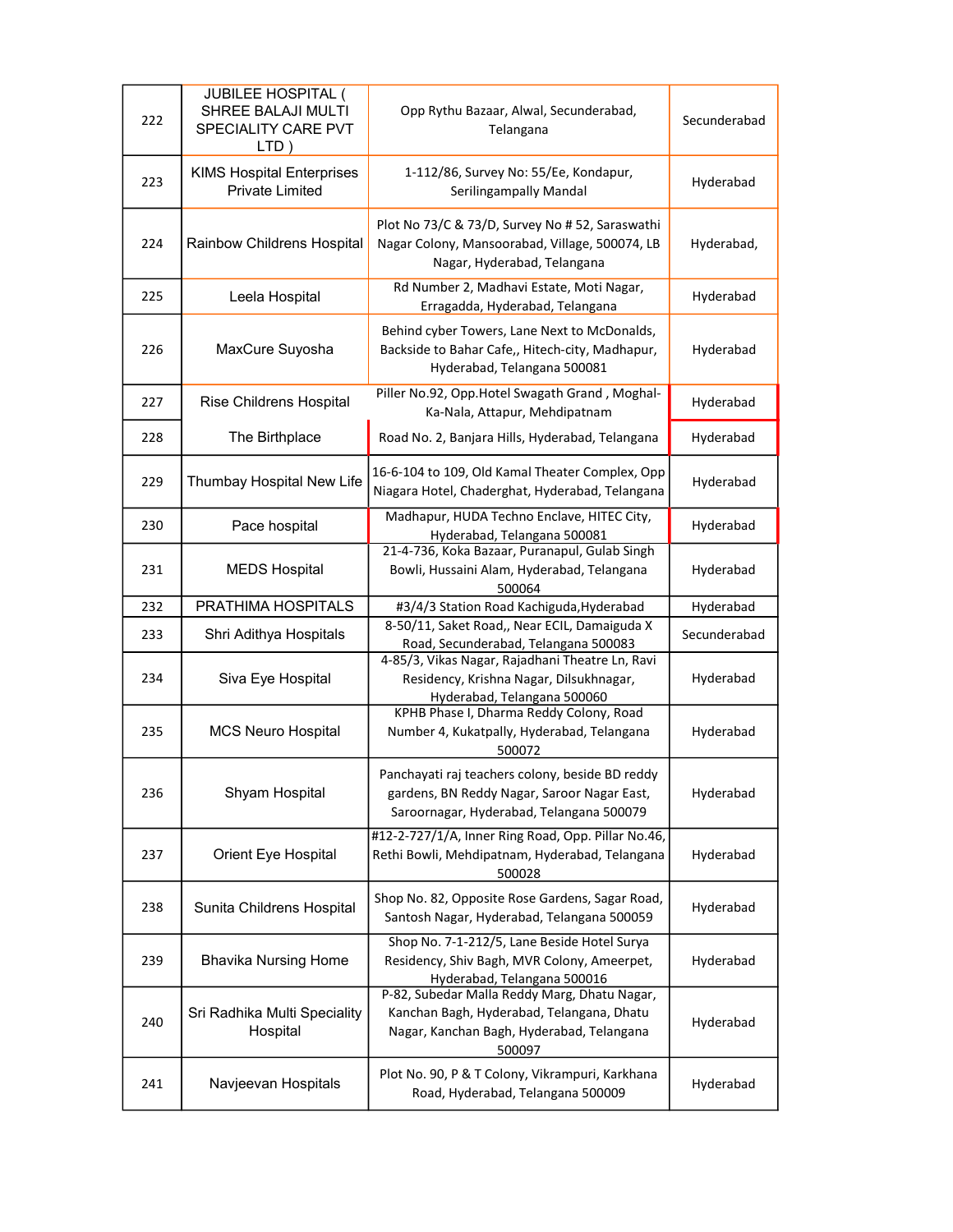|     |                             | Plot No 100, Vanasthali Puram, Near Mjm                                                        |              |
|-----|-----------------------------|------------------------------------------------------------------------------------------------|--------------|
| 242 | Sharada Eye Care            | Function Hall, Vanasthlipuram, Hyderabad,<br>Telangana 500074                                  | Hyderabad    |
|     |                             | Plot Number 336, Calvary Temple Road, Matrusri                                                 |              |
| 243 | <b>ENT Care Hospital</b>    | Nagar, Landmark: Near Calvary Temple,                                                          | Hyderabad    |
|     |                             | Hyderabad-500049                                                                               |              |
|     |                             | Lane adjacent to Spencers, Pillar no 125,                                                      |              |
| 244 | IRIS eye hospital           | Ambience Fort Road, Attapur, Hyderabad,                                                        | Hyderabad    |
|     | Kims Bibi Hospital & Cancer | Telangana 500048<br>16-3-991/C, Government Printing Press Road,                                |              |
| 245 | Centre                      | Malakpet, Hyderabad, Telangana 500024                                                          | Hyderabad    |
|     |                             | MCK Block 2, Near JNTU Metro Station, Opp.                                                     |              |
| 246 | Landmark Hospitals          | Vasantha Nagar arch, Hydernagar Main road,                                                     | Hyderabad    |
|     |                             | Kukatpally, Hyderabad - 85.                                                                    |              |
|     | <b>MANJUSUDHA</b>           | H-NO. 4-20/A, VIKAS NAGAR, E-SEVA ROAD,                                                        |              |
| 247 | <b>MULTISPECIALITY</b>      | CHAITANYAPURI, DILSUKHNAGAR, HYDERABAD.                                                        | Hyderabad    |
|     | <b>HOSPITAL</b>             | 500060.                                                                                        |              |
| 248 | Dr. Shantabai Nursing       | House No. 5-8-535, Beside Santosh Sapna Theatre,                                               | Hyderabad    |
|     | Home                        | Abids Road, Hyderabad, Telangana 500001                                                        |              |
|     |                             | 3-4-875, Barkatpura Circle, Chitrapuri Colony,                                                 |              |
| 249 | Hyderabad Eye Hospital      | Bagh Lingampalli, Narayanguda, Hyderabad,                                                      | Hyderabad    |
|     |                             | Telangana 500027                                                                               |              |
| 250 | Bhavan's Sarada Devi        | Dr A S Rao Nagar Rd, Officers Colony, Dr AS Rao                                                | Hyderabad    |
|     | Hospital                    | Nagar, Secunderabad, Telangana 500062                                                          |              |
|     |                             | 3-11-142/N, DVN Complex, Opposite To Kamineni                                                  |              |
| 251 | Disha Children's Hospital   | Hospital, RTC Colony, L B Nagar, Hyderabad,                                                    | Hyderabad    |
|     |                             | Telangana 500074                                                                               |              |
| 252 | Evya Hospitals and Diabetic | Mansoorabad Road, Vanasthalipuram, Hyderabad                                                   | Hyderabad    |
|     | Research Center             | 500070<br>#18-79, Manikanta Crown Complex, 'X'                                                 |              |
|     |                             | Roads, Beside Indian Bank, Main Road,                                                          |              |
| 253 | Magnas V ENT Hospitals      | Chaitanyapuri, Dilsukhnagar, Hyderabad,                                                        | Hyderabad    |
|     |                             | Telangana 500060                                                                               |              |
|     |                             | MIG-304, 4th Rd, K P H B Phase 1, Kukatpally,                                                  |              |
| 254 | Baabaji Nethralaya          | Near United Bank Of India, Hyderabad, Telangana                                                | Hyderabad    |
|     |                             | 500085                                                                                         |              |
|     |                             | 13-1-204/G1, Balaji Swapnapuri Colony, Moti                                                    |              |
| 255 | Manas Eye Hospital          | Nagar, Near Shiva Reddy Sweet Shop, A.G. Colony                                                | Hyderabad    |
|     |                             | Road, Hyderabad, Telangana 500018                                                              |              |
|     |                             | Survey No.44, 46 To 48, Opp. Alekya Towers, Inner                                              |              |
| 256 | Himabindu Superspecialty    | Ring road, Near Sagar Ring                                                                     | Hyderabad    |
|     | Hospital                    | Road, Bairamalguda, L.B. Nagar, Hyderabad-500074                                               |              |
|     | Vasavi Medical Research     | #6-1-91, Lakdikapul, Khairatabad, Hyderabad,                                                   |              |
| 257 | Center (Vasavi Hospital)    | Telangana 500004                                                                               | Hyderabad    |
|     |                             | 273,, 3-3-273, LB Nagar-Uppal Rd, Kamala Nagar,                                                |              |
| 258 | Shine Children's Hospital   | Suvidha Arcade, RTC Colony, LB Nagar, Hyderabad,                                               | Hyderabad    |
|     |                             | Telangana 500074                                                                               |              |
|     |                             | 2, Nagaram Rd, Keesara, Ayyappa Colony,                                                        |              |
| 259 | Sunlife's Hospital          | Nagaram Rd, Keesara, Ayyappa Colony,                                                           | Secunderabad |
|     |                             | Dammaiguda, Secunderabad, Telangana 500083                                                     |              |
|     |                             |                                                                                                |              |
| 260 | <b>SBR Pulse Hospitals</b>  | Plot No. 34, Krishnaveni Nagar, Opposite Kothapet<br>Fruit Market, Near Gaddiannaram Municipal | Hyderabad    |
|     |                             | Office, Kothapet, Hyderabad, Telangana 500035                                                  |              |
|     |                             |                                                                                                |              |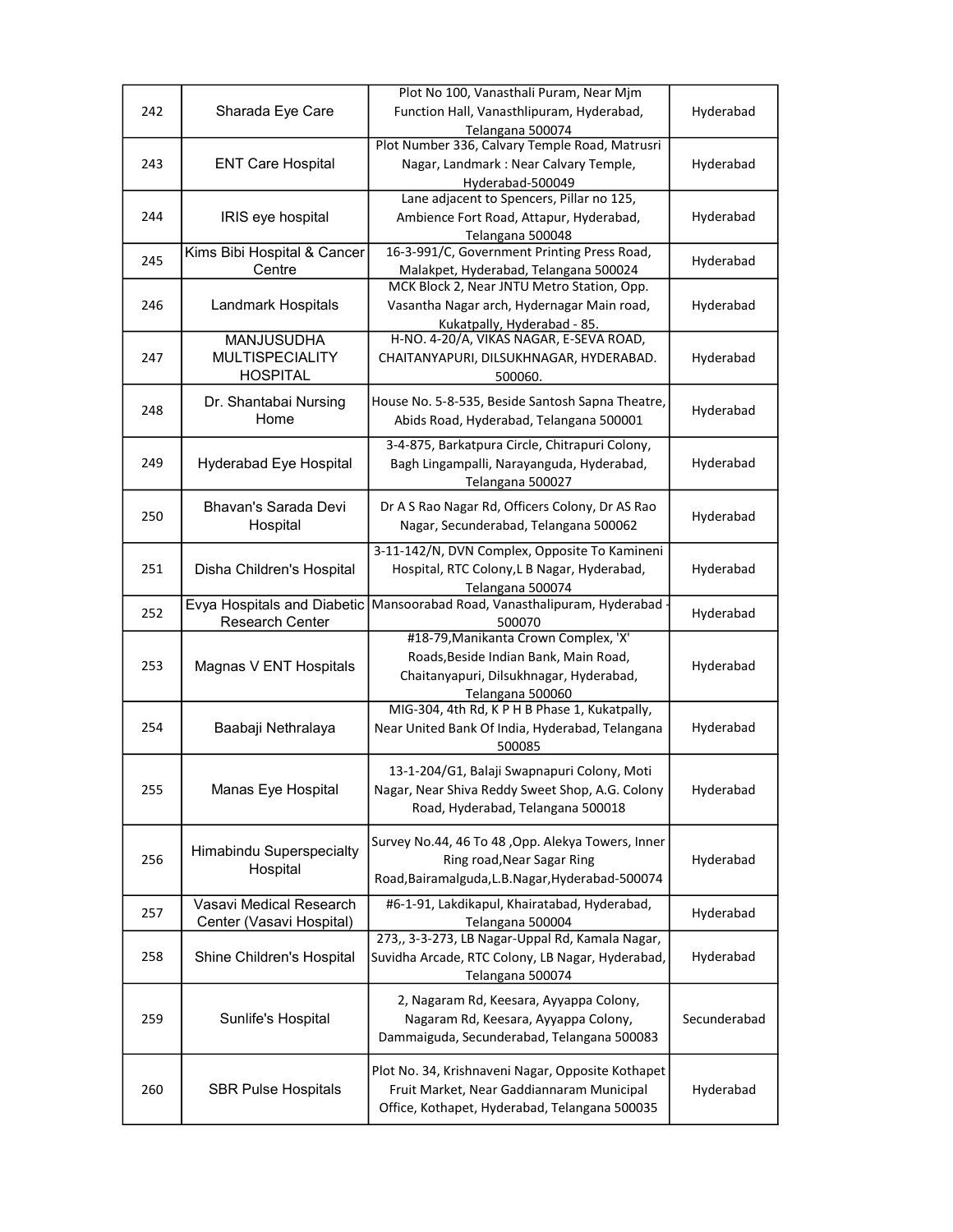| 261 | MicroCare ENT Super<br><b>Speciality Hospital</b> | MIG 244&245, Road Number 4, K P H B Colony,<br>Phase 1, Kukatpally, Landmark: Besides Remedy<br>Hospital, Hyderabad -500072                                                                          | Hyderabad    |
|-----|---------------------------------------------------|------------------------------------------------------------------------------------------------------------------------------------------------------------------------------------------------------|--------------|
| 262 | Nakshatra Hospitals                               | Opp. Swagath Grand Hotel, Alkapuri X Roads, LB<br>Nagar-Uppal Rd, East Yadav Nagar,<br>Ramakrishnapuram, LB Nagar, Hyderabad,<br>Telangana 500035                                                    | Hyderabad    |
| 263 | Raja Hospital                                     | Yousufguda Main Rd, Sai Sarathi Nagar, Padala<br>Ramareddy Colony, Yousufguda, Hyderabad,<br>Telangana 500073                                                                                        | Hyderabad    |
| 264 | Srihitha Hospitals                                | 17-74/5, Road Number 4, Srinagar Colony, Vijeta<br>Kalyan Enclave, Kamala, Nagar, Dilsukhnagar,<br>Hyderabad, Telangana 500060                                                                       | Hyderabad    |
| 265 | Shree Pooja Hospital                              | 1-29, Nacharam Mallapur Rd, HMT NAGAR,<br>Tarnaka, Secunderabad, Telangana 500076.                                                                                                                   | Hyderabad    |
| 266 | Safe childrens Hospital                           | 16-2-741/D/5, Beside T.V. Tower, Moosarambag X<br>Road, Malakpet, Hyderabad, Telangana 500036                                                                                                        | Hyderabad    |
| 267 | Fatima Hospital                                   | 9-2-24/20/7/6, New Idgah Road, Jahannuma,<br>Nawab Saheb Kunta, Hyderabad, Telangana<br>500053                                                                                                       | Hyderabad    |
| 268 | Poulomi Hospital                                  | Plot No. A-2 & B-17, Rukminipuri Colony, Dr. A. S.<br>Rao Nagar Main Road, Near Sainikpuri,<br>Secunderabad, Telangana 500062                                                                        | Secunderabad |
| 269 | Surekha Hospital                                  | Kompally, Hyderabad, Telangana 500100                                                                                                                                                                | Hyderabad    |
| 270 | Soumya Hospital For<br>Women & Children           | Shop No. 12-2-709/C/15 Khadar Bagh Road, Opp<br>Med plus Pharmacy, Near, Lakshmi Nagar X<br>Roads, Padmanabha Nagar Colony, Pillor<br>no:68, Ring, road, Mehdipatnam, Hyderabad,<br>Telangana 500028 | Hyderabad    |
| 271 | New Life Line Medicure<br>Hospital                | 1-13-21, Lothkunta Signal, Opp: Nartaki Tiffins,<br>Lothkunta, Alwal Secunderabad-500010                                                                                                             | Secunderabad |
| 272 | <b>ANKURA HOSPITALS</b>                           | Plot 55 & 56, Jntu Hitech City Road, Near Hitech<br>City Railway Station, Kphb, 7th phase, Kukatpally,<br>Hyderabad, Telangana 500072                                                                | Hyderabad    |
| 273 | <b>ANKURA HOSPITALS</b>                           | #8-2, 686/B, Rd Number 12, NBT Nagar,<br>Banjara Hills, Hyderabad, Telangana 500034                                                                                                                  | Secunderabad |
| 274 | <b>ANKURA HOSPITALS</b>                           | Beside ICICI Bank, Sainikpuri, A S Rao Nagar,<br>Hyderabad, Telangana 500062                                                                                                                         | Hyderabad    |
| 275 | ANKURA HOSPITALS                                  | Beside Icici Bank Main Road,, Peerzadiguda,<br>Boduppal, Hyderabad, Telangana 500039                                                                                                                 | Hyderabad    |
| 276 | <b>ANKURA HOSPITALS</b>                           | Beside Bharat Petrol, Deepthisri Nagar,<br>Madinaguda, Hafeezpet, Hyderabad,<br>Telangana 500050                                                                                                     | Hyderabad    |
| 277 | Srikara Hospitals                                 | Street Number 7, Sri Durga Enclave, SBH Colony,<br>LB Nagar, Hyderabad, Telangana 500074                                                                                                             | Hyderabad    |
| 278 | Vijaya Hospital                                   | 9-12, S.V Nagar, Nagaram Main Road, Near Bus<br>Stop, ECIL, Hyderabad, Telangana 500083                                                                                                              | Hyderabad    |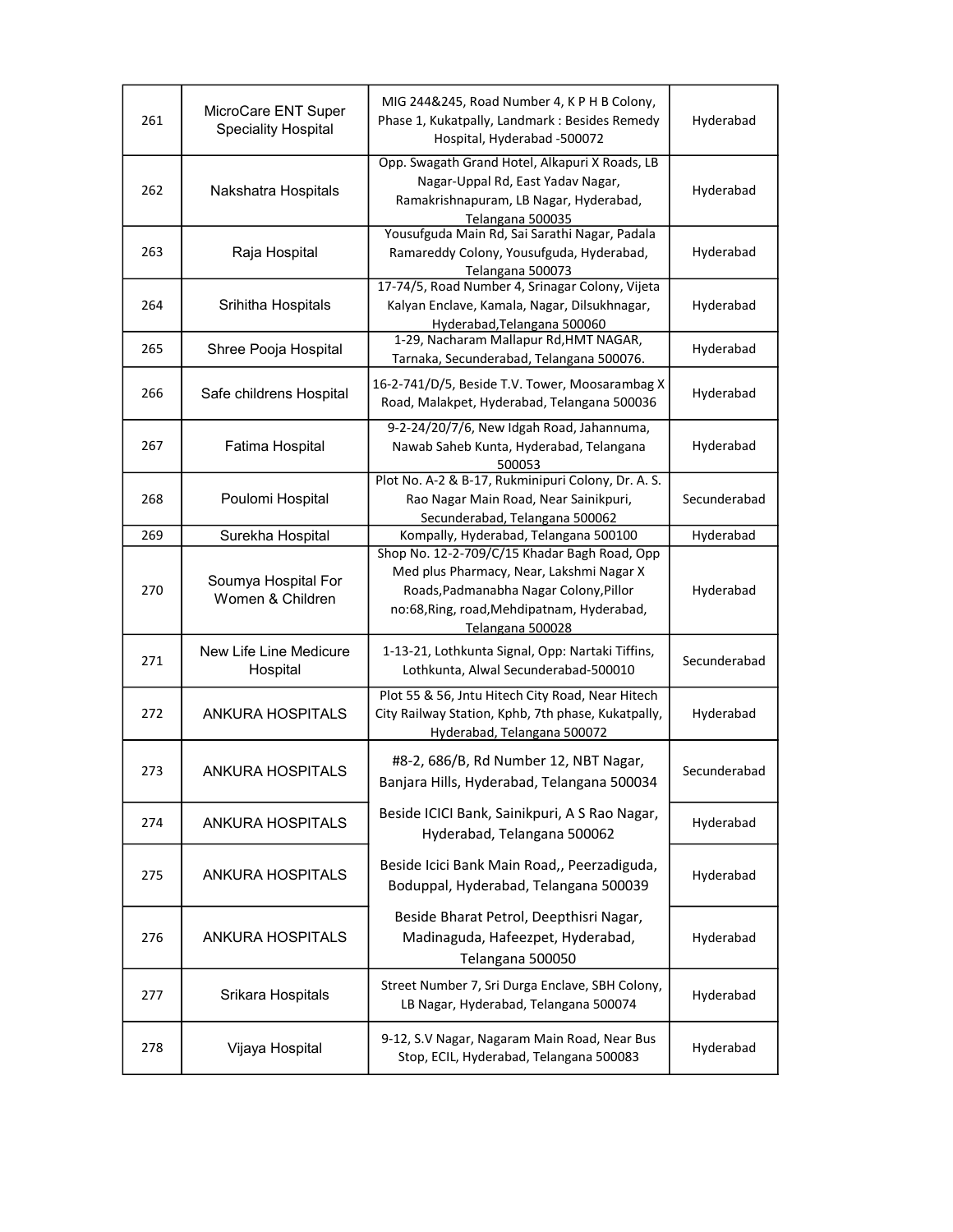| 279 | <b>SUDHA HOSPITAL</b>                        | H.NO. 30-1587/1, PLOT NO.25, CHANDRA GIRI<br>COLONY, KRUPA COMPLEX, BESIDE BOI, OLD<br>SAFILGUDA, MALKAJGIRI, MEDCHAL<br>DIST, SECUNDRABAD. 500047 | Secunderabad |
|-----|----------------------------------------------|----------------------------------------------------------------------------------------------------------------------------------------------------|--------------|
| 280 | Raman Hospital                               | House No 6-151/1, Behind Chintal Bus Stop, Knj<br>Function Hall, Near Bata, Showroom, Sudharshan<br>Reddy Nagar, Chintal, Hyderabad - 500054       | Hyderabad    |
| 281 | Sreshta Sri Kamala<br>Hospitals              | #11-11-739/1&2, Gaddianaram, Dilsukhnagar,<br>Hyderabad, Telangana 500060                                                                          | Hyderabad    |
| 282 | Sri Narmada Hospital                         | Door No 1-1-770/A, Gandhi Nagar, Hyderabad -<br>500020                                                                                             | Hyderabad    |
| 283 | RISHAB EYE CENTRE                            | 35-60/1, G.K.COLONY, SAINIKPURI, Near<br>NEREDMET X ROAD, HYDERABAD,                                                                               | Hyderabad    |
| 284 | Arunodaya Multi Speciality<br>Hospital       | Sharada Arcade, H.No:3-1-47, P.No:47& 48,<br>Jayadeepika Estate, Rajiv Gandhi Nagar,<br>Bachupally, Hyderabad, Telangana 500090                    | Hyderabad    |
| 285 | Vijaya Hospital                              | 1-58/7/3, 3rd Floor, Beside St. Ann's School Arch,<br>Madinaguda, Hyderabad, Telangana 500049                                                      | Hyderabad    |
| 286 | B. V. K. Reddy Hospital                      | 12-11-1256, Boudha Nagar Road, Secunderabad,<br>Telangana 500061                                                                                   | Secunderabad |
| 287 | Shashi Hospital                              | Door No 6, Beside Andhra Bank ATM, Dilsukh<br>Nagar, Gaddiannaram, Hyderabad, Telangana<br>500036                                                  | Hyderabad    |
| 288 | Suraksha<br>Women&Childrens Hospital         | Door No 3-1-21, Anshu Classy, Kompally Road,<br>Opposite Balaji Hospital, Beside Jaya Garden, Pet<br>Basheerabad, Hyderabad - 500055.              | Hyderabad    |
| 289 | Suraksha Childrens<br>Hospital               | 12-13-43, Beside Tarnaka Flyover, Tarnaka,<br>Secunderabad, Hyderabad, Telangana 500017                                                            | Hyderabad    |
| 290 | Sridevi Maternity and<br><b>Nursing Home</b> | 12-11-253, Mylargada Road, Warasiguda,<br>Secunderabad, 500061                                                                                     | Secunderabad |
| 291 | <b>Ks Multispecialty Hospital</b>            | plot no.3, Bapuji nagar, opp: Sarojini Pulla reddy<br>House, Bowenpally, Hyderabad - 500011.                                                       | Hyderabad    |
| 292 | Safe Kids                                    | Pillor no 108, Inner Ring Rd, Moghal Nagar,<br>Karwan, Hyderabad, Telangana 500006                                                                 | Hyderabad    |
| 293 | Mana Hospitals                               | 498, Rd Number 2, Chaitanya Nagar, Vivekananda<br>Nagar, Kukatpally, Hyderabad, Telangana 500072                                                   | Hyderabad    |
| 294 | <b>Hyderabad MultiSpeciality</b><br>Hospital | 16-2-674/11, Judges Colony, New Malakpet,<br>Hyderabad, Telangana 500059                                                                           | Hyderabad    |
| 295 | Vinn Hospital                                | 7-1-21, Railway Station Road, Uma Nagar,<br>Begumpet, Hyderabad, Telangana 500016                                                                  | Hyderabad    |
| 296 | R K Multi Speciality Hospital                | Manda Mallama X Road, Karmanghat,,<br>Hyderabad, Telangana - 500079                                                                                | Hyderabad    |
| 297 | <b>Bristlecone Hospitals</b>                 | Thorruur 'X' Road, Previously Titan Hospital<br>Building, NH 9, Besides Sai Baba<br>Temple, Hayathnagar, Telangana - 501 505                       | Hyderabad    |
| 298 | Sri Siddeshwara Hospital                     | Sagar Road, Malla Reddy Nagar, Saroor Nagar<br>East, Champapet, Hyderabad, Telangana 500079                                                        | Hyderabad    |
| 299 | Nandini Hospitals                            | Plot No 156, Netaji Nagar X Roads, Hi-Tension<br>Road, Sainikpuri, Secunderabad, Telangana<br>500094                                               | Secunderabad |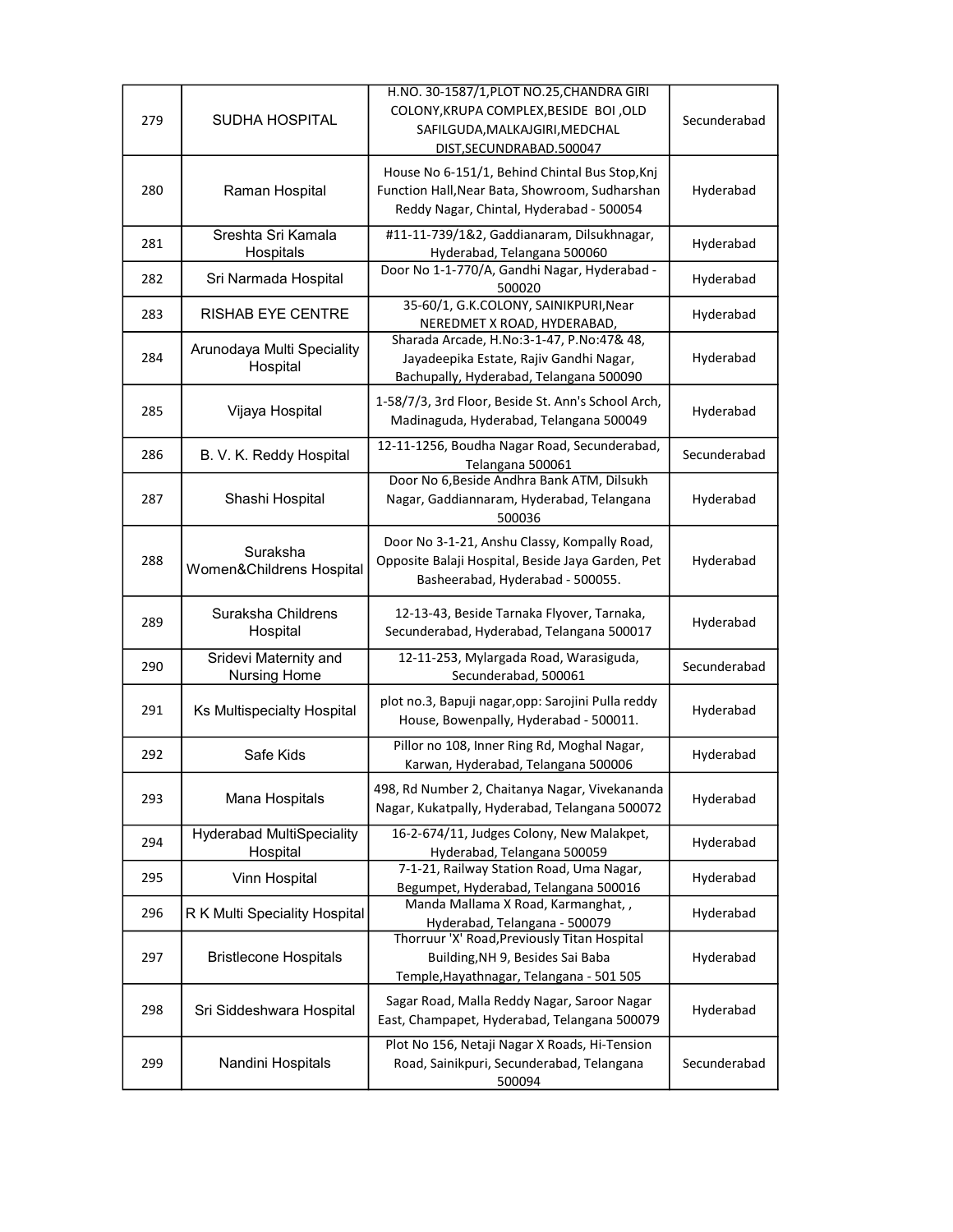| 300 | Sri Sai balaji Hospital                           | Rock Town Residents Colony, Sai Nagar,<br>Chanakyapuri, Hyderabad, Telangana 500068                                                                             | Hyderabad    |
|-----|---------------------------------------------------|-----------------------------------------------------------------------------------------------------------------------------------------------------------------|--------------|
| 301 | <b>MAA ENT HOSPITALS</b>                          | H. No. 8-2-293/82/A/1266,<br>Road No. 36, Jubilee Hills,<br>Hyderabad - 500 033                                                                                 | Hyderabad    |
| 302 | Human Touch Hospital                              | Pillar No. 192, Ashok Vihar Colony, Fort View<br>Colony, Upparpally, Hyderabad, Telangana 500048                                                                | Hyderabad    |
| 303 | Zoi Hospital                                      | #6-3-1106/1/A, RajBhavan Road, Somajiguda,<br>Hyderabad,<br>Telangana-500082                                                                                    | Hyderabad    |
| 304 | Zoi Hospital                                      | Pillar Number 147, Attapur, Hyderabad, Telangana<br>500048                                                                                                      | Hyderabad    |
| 305 | Jeevan Hospital                                   | 8-4-21-5, Beside Mega Function Hall, Pavan Puri<br>Colony, Karmanghat, Sagar Road, Hyderabad,<br>Telangana 500079                                               | Hyderabad    |
| 306 | Preeti Urology and Kidney<br>Hospital             | 307, Road No.4, MIG 1, Kukatpally Housing Board<br>Colony, Kukatpally, Hyderabad, Telangana 500072                                                              | Hyderabad    |
| 307 | <b>SOLIS EYE CARE</b><br><b>HOSPITALS PVT LTD</b> | Plot No 13, SVK Towers,<br>Kushaiguda Main Road,<br>ECIL'X' Road, Secunderabad<br>Telangana - 500062                                                            | Secunderabad |
| 308 | Sundari Maternity & General<br>Hospital           | Rajiv Nagar, Alwal, Secunderabad, Telangana<br>500010                                                                                                           | Secunderabad |
| 309 | Srishti Eye Centre                                | Nukkula Arcade, Above Canara Bank, 10-2-<br>300/A/2, Vijayanagar Colony Main Road,<br>Hyderabad, 500057                                                         | Hyderabad    |
| 310 | <b>MAAX LIFE HOSPITALS</b>                        | 8-8-407/1/A/529, Champapet Rd, Sriram Nagar<br>Colony, Sai Nagar, APSRTC Officers Colony,<br>Karmanghat, Hyderabad, Telangana 500079                            | Hyderabad    |
| 311 | Amrita ENT Head & Neck<br>hospital                | HIG 450, next to MORE super market, diagonally<br>opposite to Manjeera Mall, JNTU-HITEC city<br>road.KPHB phase VI.Kukatpally ., Hyderabad,<br>Telangana 500072 | Hyderabad    |
| 312 | <b>Vascular Care Centre</b>                       | 6-3-649, Somajiguda, Near Maheswari Chambers,<br>Hyderabad, Telangana 500082                                                                                    | Hyderabad    |
| 313 | Kruthi Hospital Advanced<br>Eye & Dental Care     | Plot No. 27 & 28, Hasmathpet Road,<br>Bowenpally Beside Reliance Fresh Super Market,<br>Secundrabad, Hyderabad, Telangana - 500011                              | Secunderabad |
| 314 | Geeta Multi Speciality<br>Hospital                | 1-7-90, Chaitanyapuri Cross Road, Next to Swapna<br>Hospital, Pratap Nagar, Dilsukhnagar, Hyderabad,<br>Telangana 500060                                        | Hyderabad    |
| 315 | Pulse Hospital                                    | IDPL, Jeedimetla Main Road, Chandra Nagar,<br>Behind Gautami Techno School, Hyderabad,<br>Telangana 500037                                                      | Hyderabad    |
| 316 | Nethra Eye Institute                              | Door No. 8-3-215, Opposite ICICI Bank (S R Nagar<br>Branch), Srinivasa Nagar Colony West, Ameerpet<br>Road, Hyderabad, Telangana 500038                         | Hyderabad    |
| 317 | <b>Smart Vision Eye Hospitals</b>                 | Plot No. 143, Sagar Society,<br>Venkateshwara Colony, Sree Nagar Colony,<br>Near Ratnadeep Super Market, Hyderabad.,<br>Telangana 500073                        | Hyderabad    |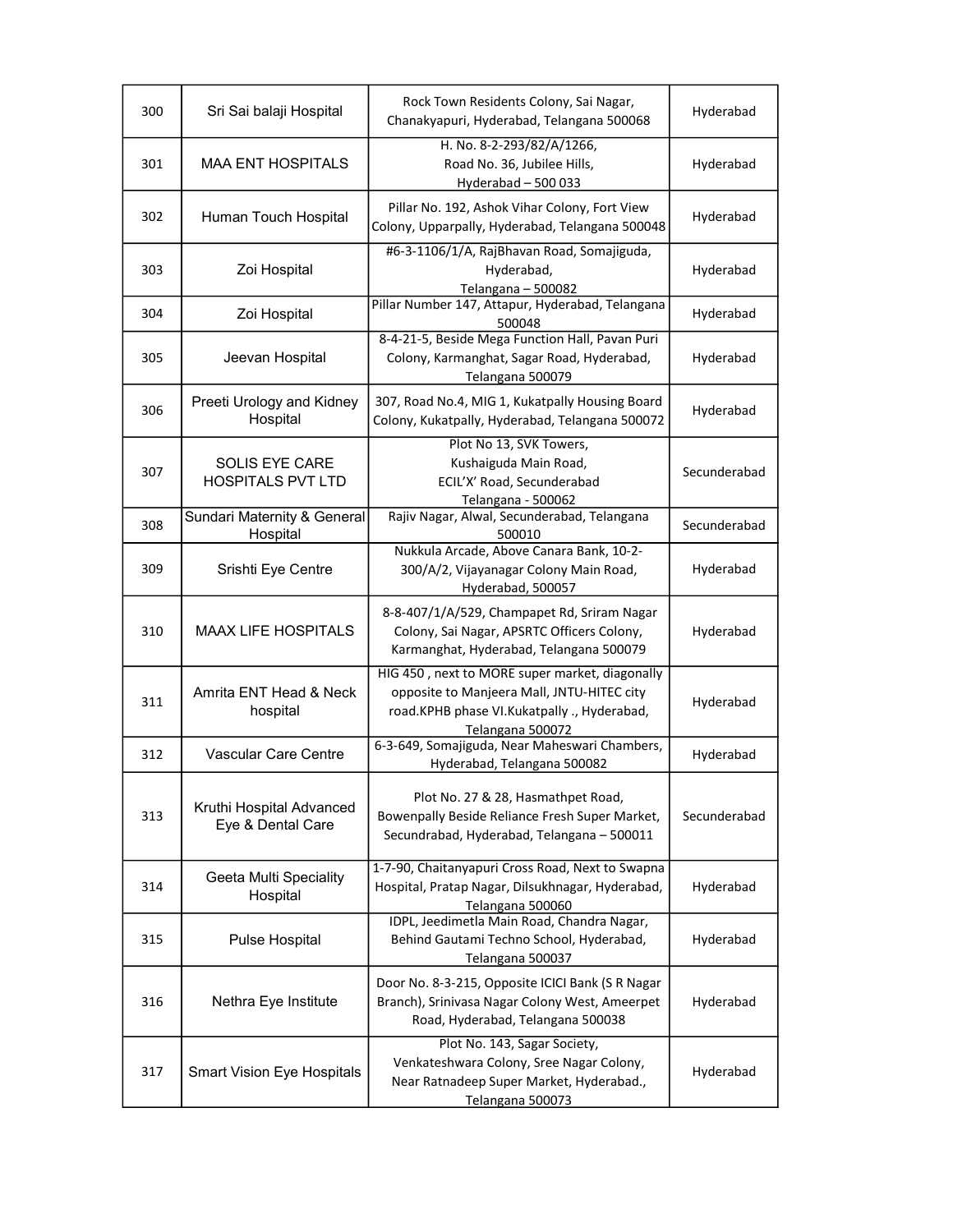|     |                                                   | 16-2-661/EFGH, Judges Colony, Lane Beside Bajaj                                                                                                                                       |              |
|-----|---------------------------------------------------|---------------------------------------------------------------------------------------------------------------------------------------------------------------------------------------|--------------|
| 318 | Metro Cure Hospitals                              | Electronics, Malakpet, Hyderabad, Telangana<br>500036                                                                                                                                 | Hyderabad    |
| 319 | Prerana Hospital                                  | Sri Ramnagar Colony, Puppalaguda-Manikonda<br>Main Road, Hyderabad, Telangana 500089                                                                                                  | Hyderabad    |
| 320 | Rohan Hospital                                    | Vijay nagar Colony, Opp Vijaya Bank, Beside post<br>office, Mehdipatnam, Hyderabad, Telangana<br>500028                                                                               | Hyderabad    |
| 321 | RAMESH LASIK AND<br><b>LASER CENTRE</b>           | 3-6-273/274, 3rd Floor,, Apurupa L N Chambers,<br>Above Indusind Bank,, Near Old MLA Quaters, Opp<br>Telangana Tourism, Himayath nagar, Hyderabad-<br>29, Hyderabad, Telangana 500029 | Hyderabad    |
| 322 | Dr. Laxman's Children<br>Hospital                 | Plot No. 3 And 4, Main Road, Shapur Nagar,<br>Hyderabad, Telangana 500055                                                                                                             | Hyderabad    |
| 323 | Apollo Institute of Medical<br>Science & Research | Apollo Health City Campus, Jubilee Hills, Hyderabad-<br>500096                                                                                                                        | Hyderabad    |
| 324 | <b>Sunshine Hospitals</b>                         | 7-56/19, Survey no 40,45,46, Dargah Road, LIG<br>Chitrapuri Colony, Rai Durg, Telangana 500008                                                                                        | Hyderabad    |
| 325 | L. V. Prasad Eye Institute                        | Kallam Anji Reddy Campus, L V Prasad Marg,<br>Banjara Hills, Opp. PVR, Hyderabad, Telangana<br>500034                                                                                 | Hyderabad    |
| 326 | Lotus Cure Hospital                               | 3-16-668/A, All Saints Road, Dinakar Nagar<br>Colony, Kushalchand Colony, Trimulgherry,<br>Secunderabad, Telangana 500015                                                             | Secunderabad |
| 327 | Lotus Hospitals for Women<br>& Children           | D. No: 6-2-29, Lakdikapul Road, Hyderabad,<br>Telangana 500004                                                                                                                        | Hyderabad    |
| 328 | Lotus Hospitals for Women<br>& Children           | 15, JNTU - Hitech City Road, BHEL HIG Phase 2,<br>Kukatpally Housing Board Colony, Kukatpally,<br>Hyderabad, Telangana 500072                                                         | Hyderabad    |
| 329 | Naidu Eye Hospital                                | Plot No. 26-27-29, Naidu Eye Hospital Complex,<br>Near Vijetha Super Market, Madinaguda,<br>Hyderabad, Telangana 500049                                                               | Hyderabad    |
| 330 | Avani Laser Eye Hospital                          | Plot No. 14, Alkapuri Main road Near Sai Baba<br>Temple, Alkapuri Saroor nagar mandal,<br>Hyderabad, Telangana 500035                                                                 | Hyderabad    |
| 331 | M.S.REDDY LIONS EYE<br><b>HOSPITAL</b>            | APHB Colony, Moulali,<br>Hyderabad - 500040,<br>040-27136994.                                                                                                                         | Hyderabad    |
| 332 | Calcium Hospital                                  | Behind ICICI Bank ATM, Opp Akshara school, HT<br>Road, Nizampet Rd, A.S.R.Raju Nagar, Hyderabad,<br>500072                                                                            | Hyderabad    |
| 333 | Swarup Eye Centre                                 | Plot No. 145, Dwarakapuri, Punjagutta,<br>Hyderabad, Telangana 500082                                                                                                                 | Hyderabad    |
| 334 | Sri Sri Holistic Hospitals                        | #1-2-49/13B, Nizampet Road, Hydernagar,<br>Kukatpally, Hyderabad, Telangana 500072                                                                                                    | Hyderabad    |
| 335 | CITI NEURO CENTRE                                 | Hyderabad Institute of Neuro Science Pvt. Ltd.<br>MLA Colony, Road No.12, Banjara Hills,<br>Hyderabad-34                                                                              | Hyderabad    |
| 336 | Refracto Eye Hospital                             | 1st Floor QZ Plaza Kondapur Hyderabad-500084                                                                                                                                          | Hyderabad    |
| 337 | Refracto Eye Hospital                             | Above TMC, Green Park Avenue, Near Suchitra<br>Circle, Hyderabad-500084                                                                                                               | Hyderabad    |
| 338 | Avis Hospitals                                    | Plot no 99, road no 1, jubilee hills, Next to<br>chiranjeevi blood bank, Hyderabad, Telangana<br>500033                                                                               | Hyderabad    |
|     |                                                   |                                                                                                                                                                                       |              |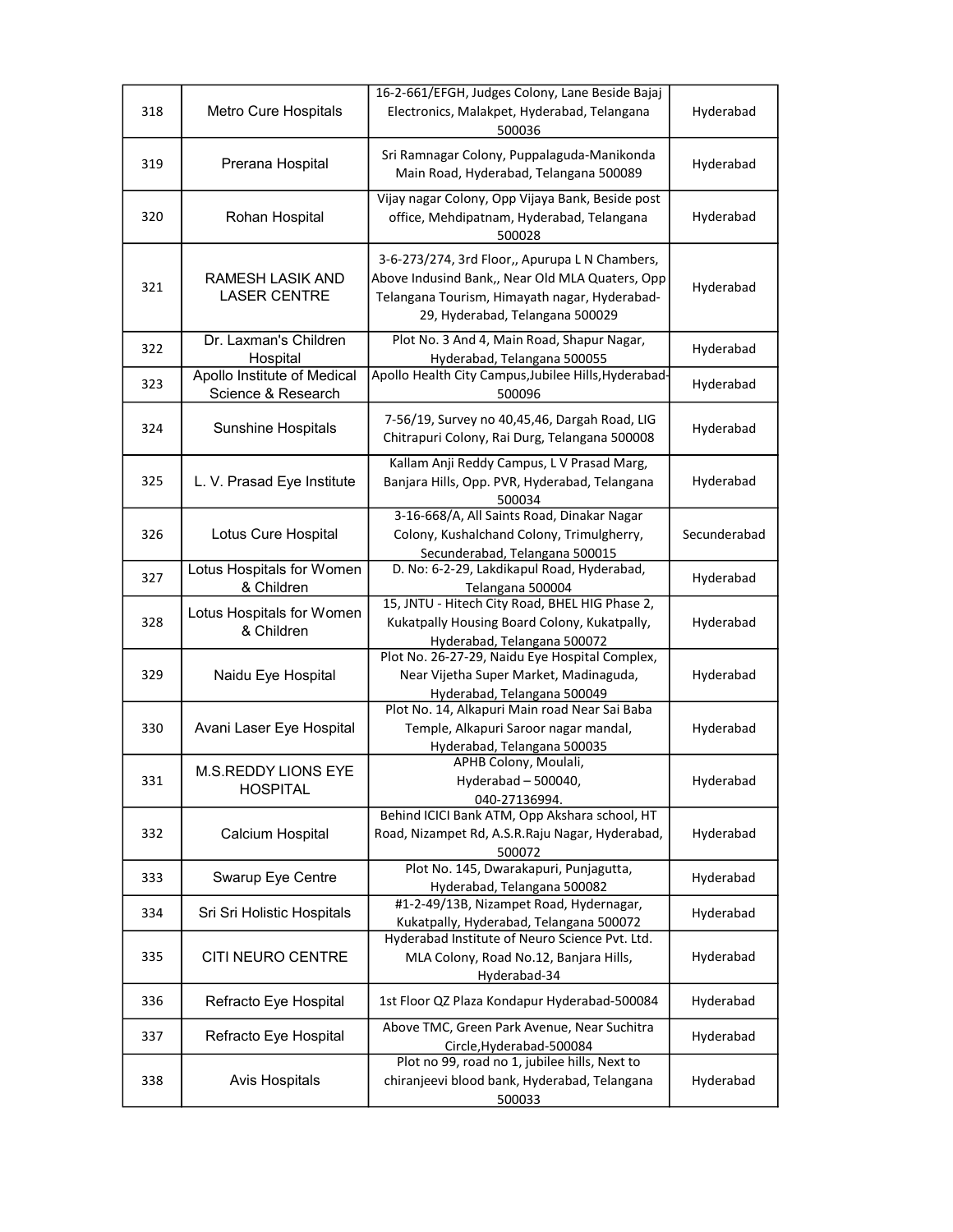| 339 | Geetha Multi Speciality<br>Hospital                                                       | Road No. 4, West Marredpally, Opposite SBI,<br>Secunderabad, Telangana 500026                                                                             | Secunderabad |
|-----|-------------------------------------------------------------------------------------------|-----------------------------------------------------------------------------------------------------------------------------------------------------------|--------------|
| 340 | Srikara hospitals (a unit of<br>Venkateshwara Ortho<br>healthcare pvt ltd)                | Main road, NH-7, Near Cine planet, Kompally,<br>Hyderabad 500074.                                                                                         | Hyderabad    |
| 341 | Raghavendra Srikara<br>Hospitals( a unit of<br>Venkateshwara Ortho<br>healthcare pvt ltd) | 1-7-100, opp shivalayam, Kamala nagar, A.S. Rao<br>nagar, ECIL cross road, Hyderabad 500072.                                                              | Hyderabad    |
| 342 | <b>MYTHRI HOSPITAL</b>                                                                    | Opp. Pillar No. 81, PVNR Exp Highway, Inner Ring<br>Road, Maruthi Nagar, Mehdipatnam, Hyderabad,<br>Telangana 500008                                      | Hyderabad    |
| 343 | NephroPlus Dialysis Center                                                                | 3rd floor, Door No:8-2-603/1/3/B, Vintage Plaza,<br>Road No:10, Banjara Hills, Hyderabad -<br>500034Phone No: 7997003111                                  | Hyderabad    |
| 344 | NephroPlus Dialysis Center                                                                | 1st & 2nd Floor, Gude's Plaza, Above ICICI<br>Bank,#77, Seshachala Colony, East Marredpally<br>main Road, Secunderabad - 500026Telephone:<br>040-40063765 | Secunderabad |
| 345 | <b>HIGH SIGHT SUPER</b><br>SPECIALITY EYE<br><b>HOSPITAL</b>                              | 8-2-593/3, PLOT.NO.11A & IIB, ROAD.NO.10, EDEN<br>GARDEN, BANJARA HILLS, HYDERABAD- 500034                                                                | Hyderabad    |
| 346 | Rainbow Children's Heart<br>Institute                                                     | Plot No 22, Rd Number 10, Avenue 4, Banjara Hills,<br>Hyderabad, Telangana 500034                                                                         | Hyderabad    |
| 347 | <b>Shenoy Hospitals</b>                                                                   | 10-3-4, Entrenchment Road, East Marredpally,<br>Secunderabad - 500026                                                                                     | Secunderabad |
| 348 | Himagiri Hospitals                                                                        | Plot No.4,5,23 & 24, Gachibowli Stadium Main<br>Road, Hyderabad, Telangana 500032                                                                         | Hyderabad    |
| 349 | <b>Health Care Hospitals</b>                                                              | Sagar Ring Road, LB Nagar Rd, Rajyalaxmi Nagar,<br>SBH Colony, L. B. Nagar, Hyderabad, Telangana<br>500074                                                | Hyderabad    |
| 350 | Pavan Sai Hospital                                                                        | 187-188, Nagole Rd, Rock Town Residents Colony,<br>Sai Nagar, LB Nagar, Hyderabad, Telangana<br>500074                                                    | Hyderabad    |
| 351 | NATIONAL INSTITUTE OF<br><b>GASTROETEROLOGY</b><br>AND LIVER DISEASE                      | PLOT NO 344A MLA COLONY, ROAD NO 12,<br>BANJARAHILLS HYDERABAD 34 - PHONE NO<br>04042859999                                                               | Hyderabad    |
| 352 | <b>SLG Hospitals</b>                                                                      | SLG Circle, Krishnaja Hills, Nizampet, Hyderabad,<br>Telangana 500090                                                                                     | Hyderabad    |
| 353 | <b>ONUS Hospitals</b>                                                                     | Beside Lucky Bawarchi Hotel, Champapet,<br>Hyderabad, Telangana 500079                                                                                    | Hyderabad    |
| 354 | Alavi Hospital                                                                            | 5-120, Jeedimetla Main Road, Sri Sai Colony,<br>Chandra Nagar, Balanagar, Hyderabad, Telangana<br>500055                                                  | Hyderabad    |
| 355 | <b>ANAND EYE INSTITUTE</b><br><b>PVT LTD</b>                                              | 7-147/1, NAGENDRA NAGAR COLONY, OPP.<br>INDIAN OIL PETROL PUMP, HABSIGUDA MAIN<br>ROAD, HYDERABAD - 500 007                                               | Hyderabad    |
| 356 | Amma Eye Care Hospital                                                                    | Near, L B Nagar, Chintal Kunta Check Post,<br>Hyderabad - Vijayawada Hwy, Vanasthalipuram,<br>Hyderabad, Telangana 500074                                 | Hyderabad    |
| 357 | <b>UDBHAVA HOSPITALS</b>                                                                  | Jagdish Complex, Beside Andhra Bank, Miyapur<br>Road, NH65, Ambedkar Nagar, Miyapur,<br>Hyderabad, Telangana 500049                                       | Hyderabad    |
| 358 | UDBHAVA HOSPITAL FOR<br><b>WOMEN &amp; CHILDREN</b>                                       | MIG - 196, KPHB Road Number 1, KPHB Phase 1,<br>Kukatpally, Hyderabad, Telangana 500072                                                                   | Hyderabad    |
| 359 | Janapareddy Hospital                                                                      | 26/A, Sikh road, Sikh village, Near Diamond Point,<br>Secunderabad-500009                                                                                 | Secunderabad |